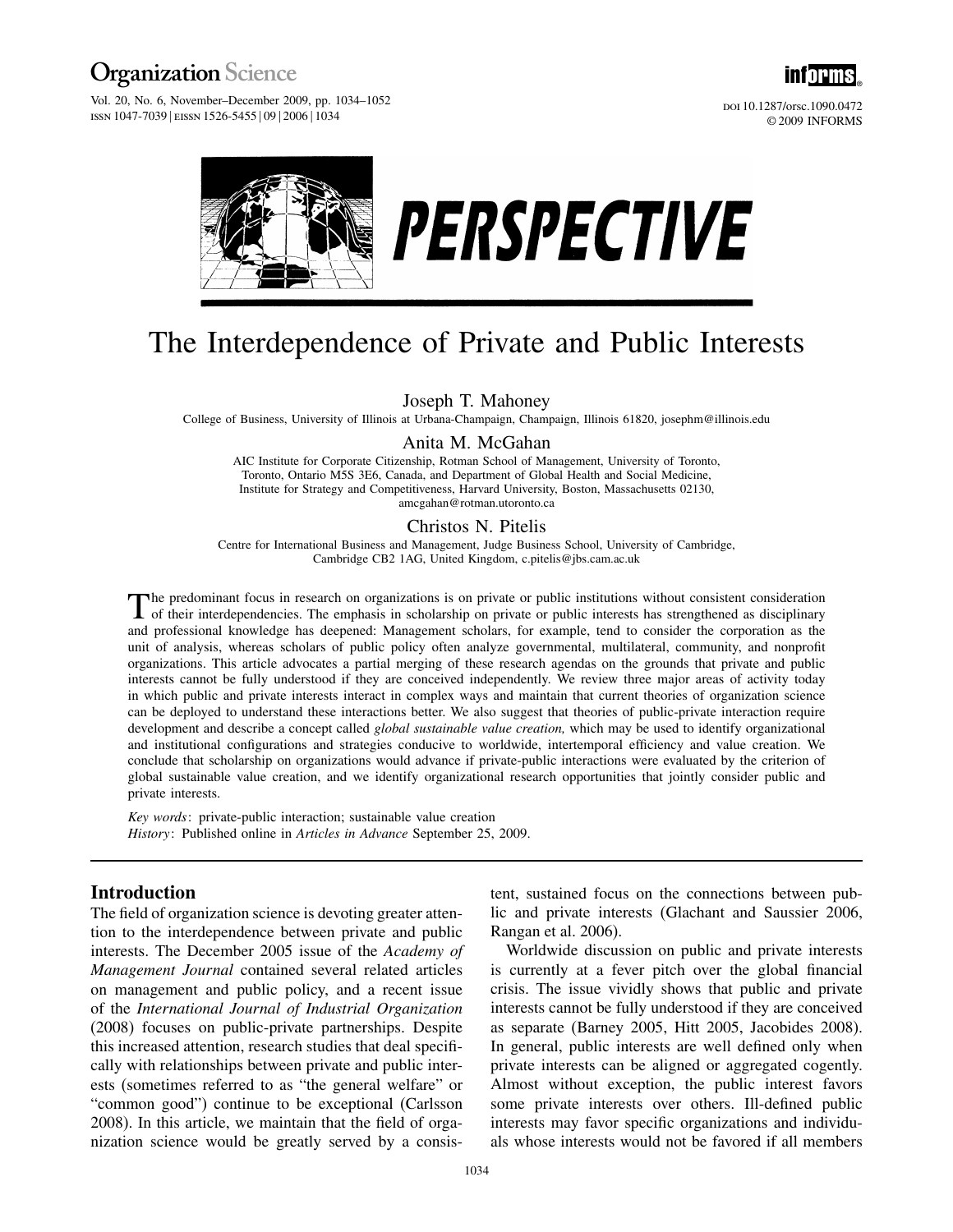of a community were represented equally. In general, public interests run along a spectrum from poorly to well defined. Under this conceptualization, specific interests may become more or less aligned over time and shift in character between private and public.

Private and public action may also activate the degree of alignment in interests, thus creating endogeneity in the public interest. For example, private transactions in subprime lending led to a substantial drop in the economic value of federally guaranteed mortgages in the United States (Coleman et al. 2008, Cowan and Cowan 2004), which in turn created a public interest in stabilizing the financial system. Also, public actions such as the release of oil reserves in the wake of high prices have substantive economic implications for private firms that invest in oil-extraction technologies under initial uncertainty around a government's release policy (Just et al. 2004). Furthermore, large firms with geographically diverse, specialized activities influence macroeconomic trade flows and economic development (Dunning 1993). These examples of how private and public interests interact and are inseparable illustrate the challenge of identifying interests, organizations, activities, and institutions as independently private and public (Ostrom 1990).

Conceptualizing public policy and especially the public interest has long been the subject of a rich research literature in the social sciences. Classical economists, including Smith (1776), considered the public interest as the overall wealth of society. Drawing on research by Robbins (1935), neoclassical economists used "allocative efficiency" as a fundamental criterion for identifying effective economic policy in the public interest, with this key criterion defined as the generation of consumer and producer welfare through the effective deployment of scarce resources. Subsequently, organization scholars developed alternative criteria for determining actions in the public interest that emphasize intertemporal wealth creation under resource scarcity and identified how rewards to innovative investment are directed (Penrose 1959).

Our approach in this article is complementary to this extant research literature and conceives of public interests as a complex amalgam of interdependent individual and private interests (along the lines of Mahoney and McGahan 2007). This perspective follows the tradition of Arrow's (1951) impossibility theorem, which points to the theoretical intractability of aggregating private interests into a well-defined public interest. We also conceive of public and private interests as changing over time, as suggested in Doering's (2007) presidential address to the American Agricultural Economics Association, which noted that most societies go through periods when public goods become quasipublic or private goods and that the opposite process occurs as well (Hirschman 1982). The changing concept of public goods throughout

the economic history of the United States is documented in North (1990). Salient contemporary examples include higher education being increasingly valued principally as a private good (Burch 2009), and the \$700 billion bailout of Wall Street enterprises in which specific private institutions may be fundamentally transformed to become quasipublic institutions (Zingales 2008).

Public (or "collective," Mishan 1982) and private goods are typically conceived as distinctive theoretical constructs, but we emphasize here that the nuanced contextual details of interests can reveal that a particular good may simultaneously have a public and private character. Furthermore, we maintain that the concept of "public or collective goods" should be expanded to allow for multiple levels of community, and particularly the global community. In other words, the unit of analysis for understanding the public interest is itself complex (Ostrom 1990). An alignment of private interests may occur at the level of the community, state, or nation, yet competing national interests, for example, may mean the global public interest is poorly defined.

We also discuss the idea that many private interests are defined by reference to public institutions, practices, norms, and incentives; for example, the private interests of public corporations arise from the legal, social, and cultural context that establishes the public corporation as a juristic person with limited liability. Private interests are often shaped by global collective goods, which are defined as nonexcludable across borders, generations, and population groups (Kaul et al. 1999). Knowledge flow is the canonical example of a global public and collective good (Bell and Zaheer 2007, Stiglitz 1999). Health, peace, security, and a clean environment are examples of public and collective goods that may be global. Potentially catastrophic air pollution is a salient example of a global collective good that generates extensive negative externalities (Lee and Alm 2004). Increasingly, international institutions such as the United Nations and the World Bank are redefining their missions in terms of providing global public and collective goods, which often differentially shape private interests across geographical areas and over time.

These examples indicate that private and public interests are interdependent, yet, historically, private and public organizations have been examined primarily in research settings that emphasize one or the other exclusively. In particular, corporations have been studied principally by scholars of management and public institutions have been the province of economics, political science, education, public health, and public policy. As a consequence, research has tended to emphasize, first, how private organizations such as corporations can be constrained in the public interest through regulation and other public policy (Spulber 1989), and second, how public organizations can benefit from insights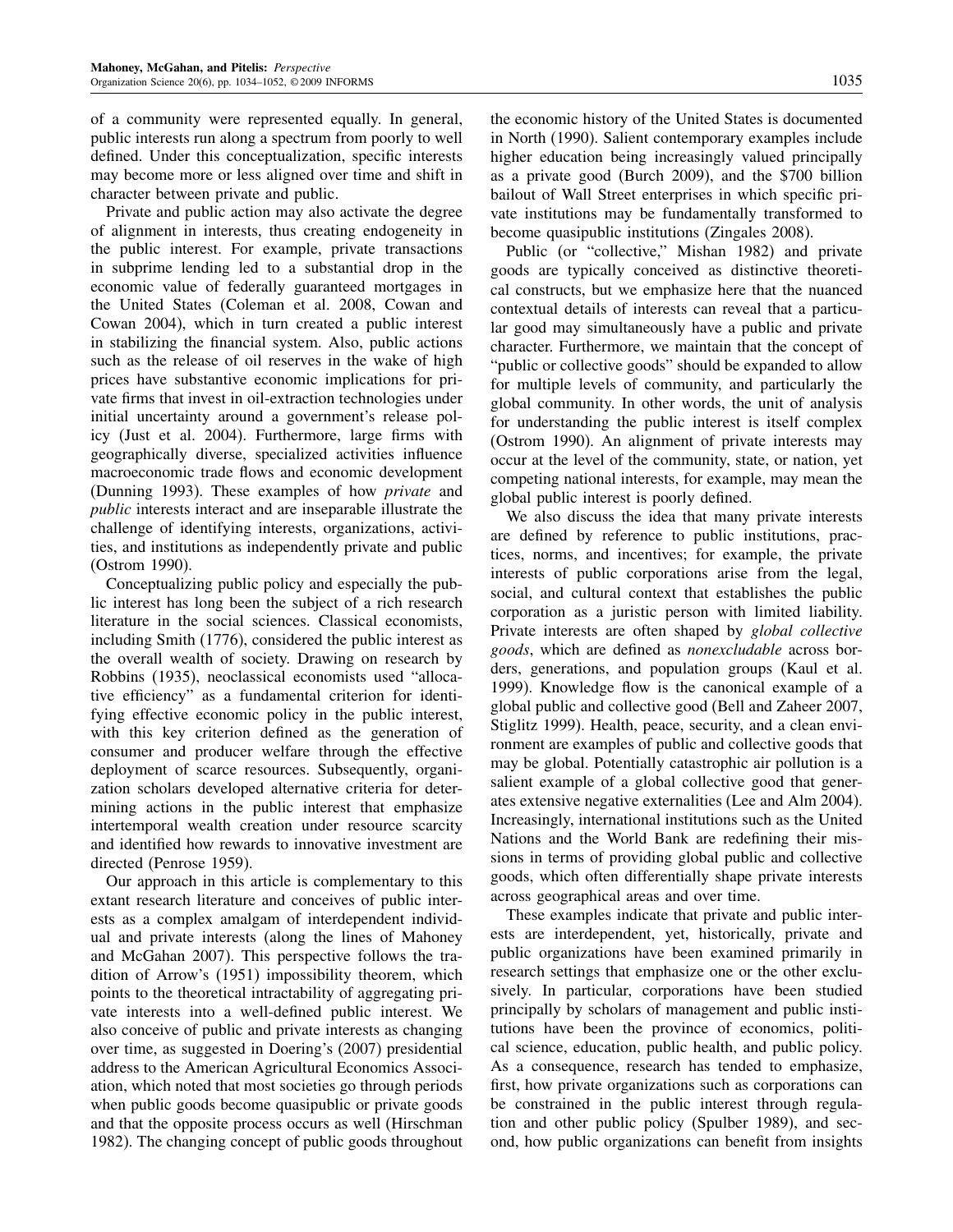about the organizational systems, structures, and practices of private organizations (Simon 1976). Research at the boundaries tended to show how problems of the commons (or externalities) emerge in the aggregation of interests (Dahlman 1979, Libecap 1989, Stiglitz 1989). However, little research has been devoted to the complex character of many organizations as simultaneously public and private (Doering 2007, Huet and Saussier 2003, Stiglitz 1998). Notable exceptions include the research by Henisz and Zelner (2003) on nonmarket strategies and the interplay between business and public policy, Knott and Posen's (2005) work on entry and exit in banking, the study of Ouchi et al. (2005) on public schools, and Mahoney and McGahan's concern over "pervasive and worsening poverty among vast populations of the economically disenfranchised; naturalresource depletion; energy challenges; digitization; the globalization of many industries; the prospect of skyrocketing interest rates; the integration of capital markets across many countries; corruption and terrorism" (2007, p. 85). Ouchi (2006) compares innovative with conventional school systems and concludes that school performance is tied to decentralized management systems. Such analysis and discussions will lead to healthy debate (e.g., Howard and Preisman 2007) and an increased likelihood of more informed policy decisions.

This article recommends a partial merging of research agendas across diverse areas of organizational research to integrate the study of private and public interests using innovative theory and methods. In particular, we call for joint research that emphasizes the consequences of policy implementation for the interplay of public and private interests. The primary goal is to examine a range of subtle issues that reflect the connections among private and public institutions, behavior, and performance. The proposed agenda considers diversity in public interests, how public and private organizations align (or fail to align) their interests, how public and private behavior is shaped by the interaction between them, and how public and private interests merge and diverge dynamically.

Three observations are made here in support of this agenda. First, a range of institutional forms such as public-private partnerships and governmental subcontracting can be explored more deeply through integration of theories and methods used by scholars with diverse disciplinary backgrounds and research agendas. Some private corporations, foundations, and agencies are taking on responsibilities that previously were considered part of the public domain. Second, a large range of private actions have substantive consequences for the public. For example, many firms in low-income countries are locked into competitive disadvantages against rivals in high-income countries (Grabowski 1994). Third, a shift is occurring in societal expectations concerning the limitedliability corporation (McGahan 2007a). This institutional form, which was established in the 19th century, protects investors and managers from personal liability for actions they take as stewards of invested capital, provided that they do not act fraudulently or commit other crimes in the course of their duties. Social preferences for greater accountability are now calling into question this form of organization. Indeed, the concept of crime is being reconsidered and expanded to include "white-collar" and corporate offenses, such as infringements against the environment.

The following sections discuss (a) these three major new developments in public-private dynamics, which collectively illustrate the compelling need for new ways of thinking; (b) conceptual developments concerning private-public interactions that can guide further research; and (c) a proposal to adopt a new criterion called global sustainable value creation to integrate theory and serve as a modern welfare criterion for evaluating policies, actions, institutions, and context by both private and public actors. This concept involves considering strategies that promote intertemporal efficiency and economic value creation on a global scale. For example, on policies for addressing climate change, the criterion would involve analyzing objectives for achieving consummate performance (Williamson 1991) in environmental cleanliness over the long run and then aiming to achieve appropriate institutional and organizational configurations and actions that promote these objectives, given the current and probable future technologies for preserving the environment. We maintain that a focus on global sustainable value creation has important implications for organizations, institutions, incentives, competition, innovation, and global governance.

## Development #1: Important Institutions that Merge Public and Private Interests

Research on the connections between public and private interests has focused primarily on externalities and agency questions such as the following: When and how do private interests aggregate to a common interest? How should decision-making authority be allocated among individuals for the public good? How can externalities best be managed (Hart 1995b, Spulber 1989)? What determines the boundaries and the potential "optimal mix" between public and private in a mature market economy (Coase 1960, Hart 2003)? The public choice tradition has also raised questions about whether interests can be aggregated and goes so far as to suggest that the public interest may be a fictionalized construct in which public policy is shaped in negotiations among parties that pursue private interests (Buchanan and Tullock 1962, Mueller 2003, Stigler 1971).

The framing of these questions—and the implications both for public and business policy—has become limiting because institutions and organizations have formed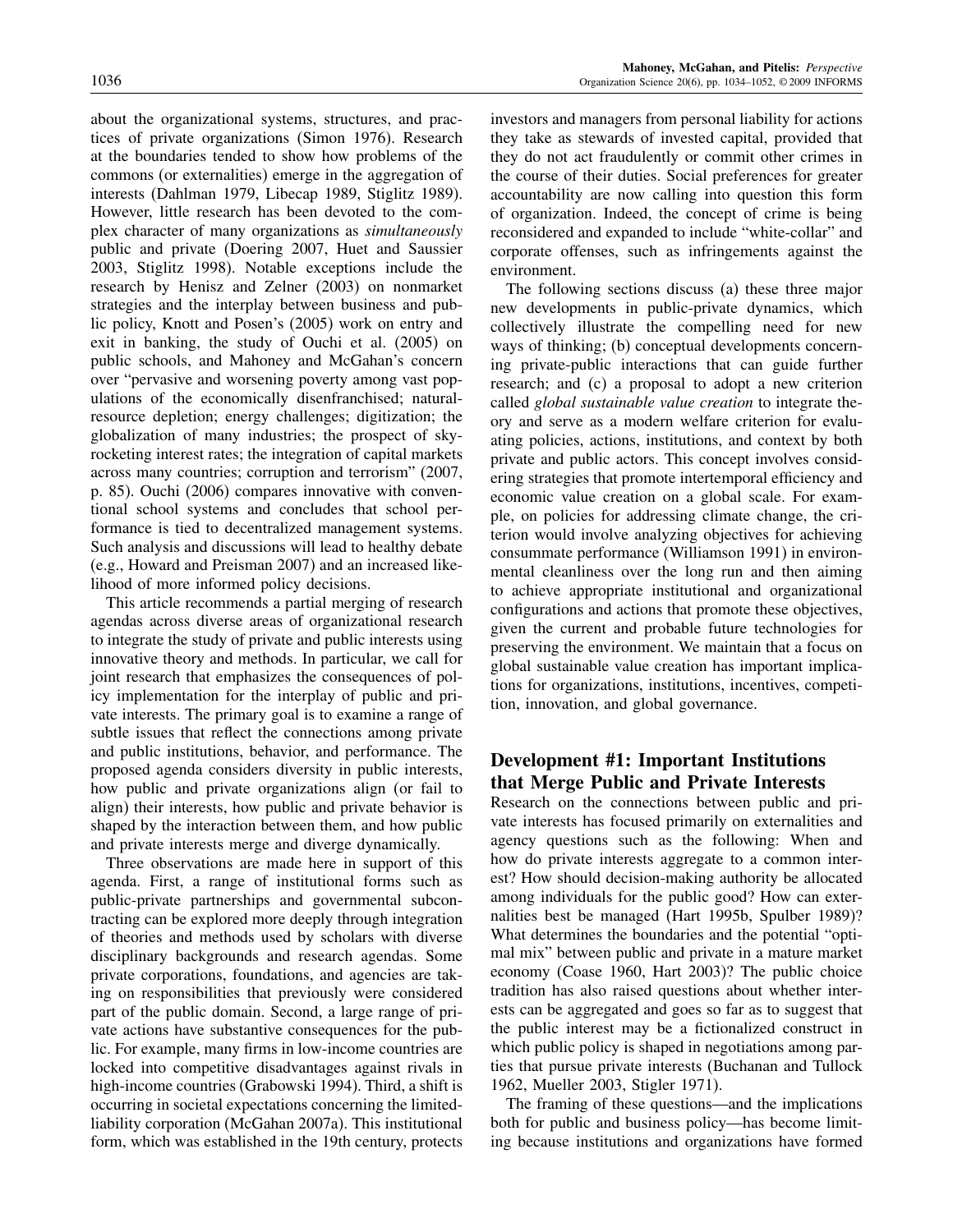that simultaneously reflect public and private interests (Ostrom 1990). Some of these institutions have existed for decades but have only recently become central to the public interest, and others have emerged recently. Examples include subcontracted military services (Avant 2005, Singer 2003, Baum and McGahan 2009), privatized prisons (McDonald 1990), and the Gates Foundation (Muraskin 2006), which is spearheading major initiatives to improve global health. The design of these organizations can be seen as endogenously determined by how public and private interests are defined and reconciled (Dunbar and Starbuck 2006).

Several areas of theory in related fields carry the potential to delve deeper into fundamental questions that reside in connections between public and private interests within these institutions. First, research in strategic management considers how decision makers in a particular situation interact to create, capture, and sustain economic value (Song et al. 2002). The development and application of transaction-costs theory in the context of public-private interactions can indicate how the framing of decisions to subcontract essential military services, for example, shapes the subsequent emergence of specialized capabilities (Baum and McGahan 2009). Property rights and agency theories assert that public-private partnerships can be further understood as emerging from inadequate private and public options for resolving incomplete contracting problems (Hart 2003, Martimort and Pouyet 2008).

Second, recent research on property rights considered from a resource-based view yields insights about how capabilities are created in the public and private interest and how these capabilities are owned and controlled (Foss and Foss 2005, Kim and Mahoney 2005). Consider the privatization of prisons, which has become increasingly prevalent in the past decade (Morris 2007). Privately owned firms compete for contracts on diverse activities such as prison construction, prisoner transportation, guard services, food and recreation management, and sanitation and janitorial services. Some companies act as general contractors and manage all these services. Through their normal course of business, companies develop competitive advantages based on accumulating capabilities. Are these developed capabilities privately or publicly owned? Once an initial contract expires, should the subcontracting state or federal government have property rights to appropriate these capabilities? Do these capabilities serve public or private interests or both? How can these capabilities best be sustained (Yang et al. 2008)?

Third, theories of agency relationships implemented in the context of a resource-based and capability-oriented view of institutional actors carry the potential to shed substantial light on governance and decision-making authority (Hambrick et al. 2008). For example, the Gates Foundation has influenced the agenda for research concerning neglected diseases in public health. One of the priorities for the Foundation is sponsoring discoveries related to an HIV vaccine (Muraskin 2006). Imagine that a vaccine is discovered, perhaps in a University laboratory under grants from the Gates Foundation. How would property rights to the vaccine be governed? Many universities make partial claims on licensing rights (Argyres and Liebeskind 1998). The interests of the Foundation, of patients, and of local governments would be of central concern. Coordinating commitment of pharmaceutical companies, distributors, clinicians, and others in effective and efficient delivery of the vaccine could be enabled by thoughtful research into the consequences for public and private welfare.

In global public health, the failure of national and international public organizations (Easterly 2006) has led to intervention by the Gates Foundation. In turn, questions have been raised about whether this institution exacerbates market failures as well as resolves them in an interesting inversion of the public choice critique of the public sector. Is it in the public interest for the Gates Foundation to take such a large role in this effort? Many observers applaud the Foundation's involvement, yet the creation of economic value is in the interactions of the Foundation with others. The Foundation's purpose is to marshal resources in the interests of the public, but it is specific in its strategy about which members of the public should receive priority.

The large amount of resources concentrated on one disease can have important consequences for research on other major infectious diseases and even on health systems in resource-limited settings such as Haiti, where primary health has suffered in some instances despite the improvements in HIV care (Garrett 2007). By integrating the study of this type of institution, which is privately organized and managed, into the broader complex of public and private policy, we can learn from the precedent that it is setting and better understand the implications for complementary institutions, including private entrepreneurs and public policy bodies. The place to start would be in evaluating the existence and/or development of capabilities and their combination in ways that create more economic value than each involved organization can provide, develop, and leverage alone, as well as the potential side effects and the requisite governance structures that can help reduce any negative externalities. Although research in political economy (e.g., Shepsle and Weingast 1981) has dealt with game-theoretic facets of integrating private interests, less attention in this field has been on the administrative challenges of integration.

In sum, institutions and organizations shaped by both private and public interests are essential to achieve effective public and business policy. Agents acting in the public interest often have private agendas (Mueller 2006). Private interests do not aggregate in simple ways but also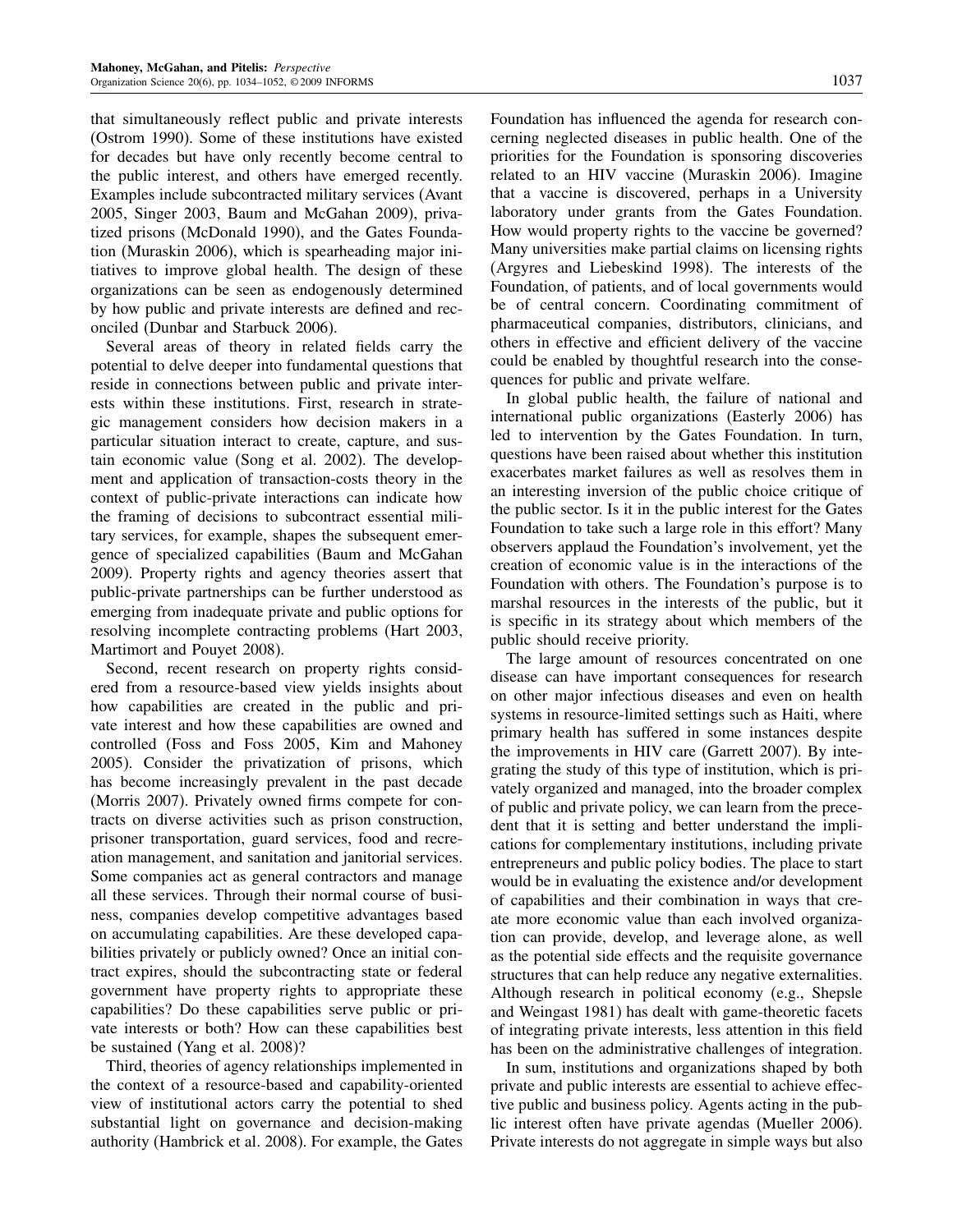approaches emphasizing the tragedy of the commons and externalities analyses do not deal comprehensively with this endogeneity or with the central challenge of managing complex capabilities, which develop as private and public interests co-evolve.

## Development #2: Private Actions with Implications for Public Welfare

Private institutions, and the interests embedded in them, are often the initiators, instruments, and objectives of public policy. In the 1980s, the United States famously bailed out Chrysler (Luger 2000) and Continental Illinois National Bank and Trust (Stern and Feldman 2004), and in the 1990s, intervention by the federal government was essential to combat the instability created by the failure of Long-Term Capital Management, a hedge fund that could not cover its obligations (Lowenstein 2000). The savings and loan bailouts of 1989 (White 1991) and 1995 (Glasberg and Skidmore 1997) were tied to instances of fraud, malfeasance, and bad management. Enron and the corporate accounting scandals of the early 2000s rocked public confidence in even the largest and most established public corporations (McLean and Elkind 2003, Squires et al. 2003) and even sparked congressional hearings. As financial markets around the world reeled with failures in the subprime lending market (Argitis and Pitelis 2008, Stiglitz 2008), the initial stabilizing interventions were handled by Goldman Sachs, among others. This intervention, coordinated by the U.S. Federal Reserve, was designed in the public interest and was facilitated by Goldman Sachs' private action. These examples reveal the intertemporal character of public interests: effective intervention today may prevent the need for more substantial public intervention tomorrow.

The interplay between private and public interests dates back to the origins of sovereign government. What is new concerning these situations is (a) their salience, scale, and frequency (Lev 2003); (b) the complexity of responses to protect the public interest, and particularly the involvement of private organizations (such as Goldman Sachs in the sub-prime lending crisis) to protect public welfare; and (c) the extensive consequences of both private failures and public-private responses both as precedents for subsequent interventions and as acts that redistribute wealth.

By integrating the research agendas of business and public policy, a number of theoretical and empirical advances within organization science become possible. First, transdisciplinary integration carries the promise of promoting greater understanding of the leadership, reputational, and governance consequences of private and public actions. The benefits of such integration are now understood to be especially high in the wake of actions that can cause such damage to private interests that they

reverberate into public problems. The nationalization of mortgage giants Freddie Mac and Fannie Mae and insurance giant AIG are cases in point.

Second, additional theoretical and empirical work is needed on public resources, including but not limited to financing, relationships, access, authority, and responsibility. What are the tradeoffs associated with allocating resources to rescue private corporations from insolvency? How should the capabilities that have accumulated within the rescued corporations be managed after public resources are used to develop them? Research is needed on the origins and emergence of public resources and on how they are deployed most effectively in the presence of complementarities with private capabilities. For example, how should the returns to a potentially valuable mine on public land be allocated and managed? Some authorities have noted that nonrenewable resources tend to be dramatically underpriced in private markets. Should governments intervene to ensure that these resources are priced to reflect their net present value? If so, how is this process managed, given that the political careers of those in authority are substantially shorter than the time horizons over which the resources retain their economic value?

Questions emerge about protecting the public interest when the complementarities between private and public resources are so strong that they create a moral hazard incentive among private parties to engage in excessive risk taking such as occurred during the subprime lending crisis (Demyanyk and Hemet 2008). How should private interests in public spaces be constrained? If subprime lenders extended credit under the belief that they would be bailed out, then are regulations failing? Is the public served by the refusal of protection to overextended borrowers? Are there any other forms of regulation that would be more effective than the promise of bailouts or that could help minimize the risk of potential future bailouts being required?

Third, the consequences of the depletion of public resources must be studied in a dynamic context. Because some public resources cannot be replenished (think of the long-run depletion of fossil fuels; McGahan 2009) or are depleted temporarily (the Fed cannot change the discount rate too frequently), public resources often must be valued intertemporally and by broader metrics than private resources. In particular, market valuations of public resources may fail for reasons extending beyond only contemporaneous externalities. The Stern Report (Stern 2008) is a useful step in this direction because it provides pecuniary estimates (shadow prices) of carbon (Hope 2008). Additional research is needed to obtain accurate economic valuations, decision metrics, control rights, and property allocations on a range of public resources (Barzel 1989, Kim and Mahoney 2002, Libecap 1989).

Finally, an improved understanding of risk taking is crucial for evaluating the intersection of public and private interests. Differences in risk tolerance and the scope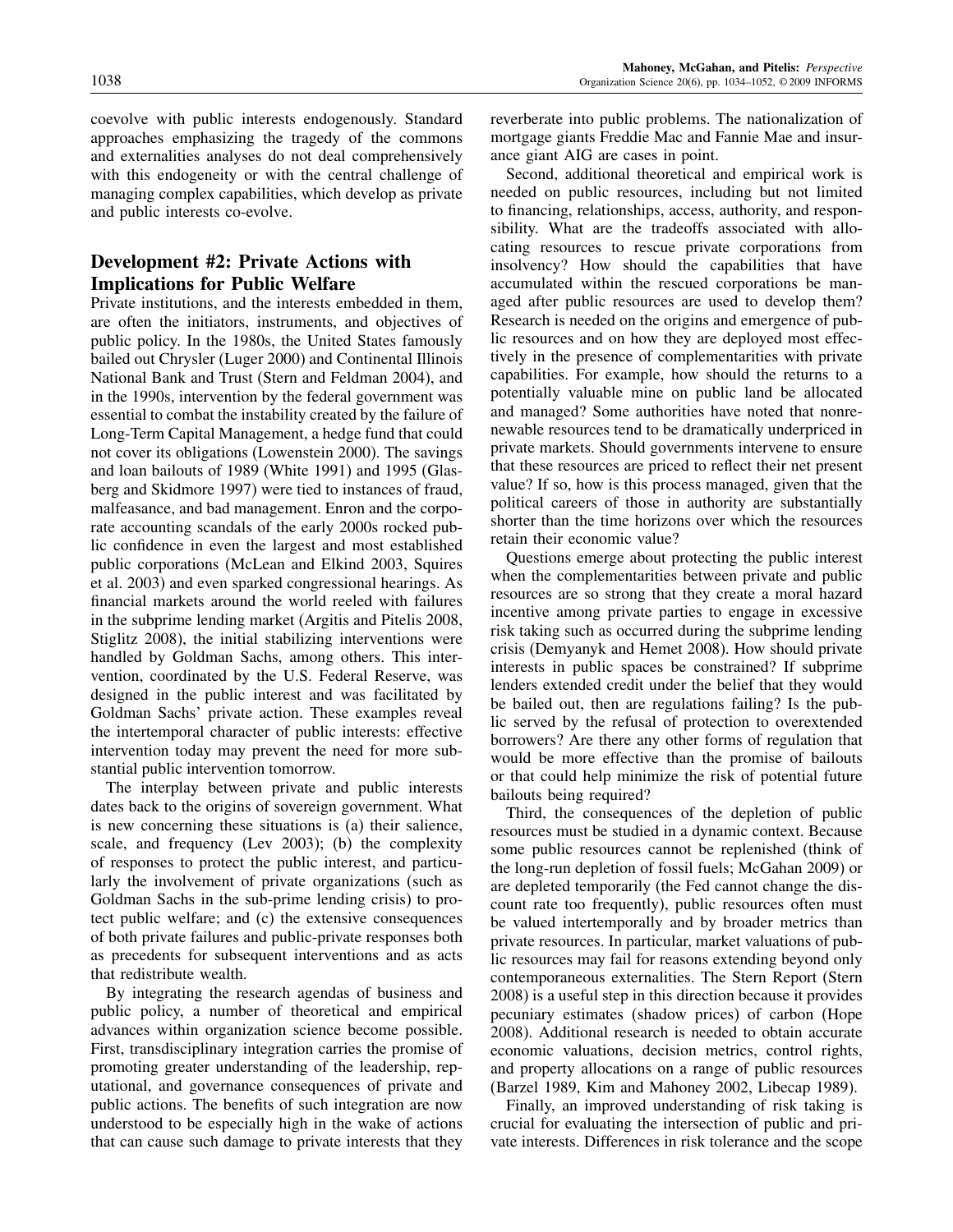of relevant uncertainty are central to effective decisions concerning how to manage events such as the subprime lending crisis. Institutional developments such as trading in derivatives, legitimized by public actions such as the Commodity Futures Modernization Act of 2000, enable private actions that have multifaceted consequences for the public interest (Hahn and Tetlock 2006). Institutional arrangements that reduce risk (Rosenberg and Birdzell 1986) and internalize the benefits and externalize the costs of private investments (North 1981) are critical determinants of economic development. In addition, public authorities often have responsibilities that shape risk and uncertainty for private actors. In certain cases, the public can take action that can create new areas of private activity. A case in point is the new carbon markets that have been created through government legislation (Convery et al. 2008). We need a better understanding of the extent to which private risks should be "internalized" by the public domain, as well as whether and when this internalization serves mutual interests. Thus, in the public domain, choices about managing the context for private risk also must also receive attention.

## Development #3: The Limited Liability Corporation and the Public Interest

The limited liability public corporation, established in the late 19th century, has become the centerpiece of research on private sector organizations. Executivemanaged, investor-owned, and publicly traded corporations constitute a significant part of the economy. By a recent estimate, more than 20,000 of these limited liability corporations exist and account for more than 15% of worldwide economic activity (McGahan and Porter 2003).

Yet many other forms of economic organizations exist. More than 3 million partnerships and registered proprietorships exist in the United States alone. Privately owned corporations that are not publicly traded—including those controlled by large privateequity firms—constitute a large and growing portion of economic activity. Nongovernmental agencies such as Oxfam, the American Red Cross, and Save the Children are major recipients of public aid and private charity (Black 1992, Gilbo 1987, Watson 2006). Charitable foundations, which are typically exempted from taxes in the public interest, fulfill their missions by dispersing funds through payments to private parties. Subcontractors with both tax-exempt and taxable status are central to military operations. Government expenditures constitute a large and growing proportion of economic activity. Outside the United States, governments have engendered institutional innovation that blurs the public-private boundary. China's Household Responsibility System, under which land belonging to the public is assigned to households, is an important case in

point (Rodrik 2004). Corporate governance reforms in Japan designed to align private and public interests have fundamentally transformed the risks taken by businesses after the 1988 financial system crisis in that country (Yoshikawa et al. 2007).

To understand the nature and scope of economic activity, the agendas of organization scholars must be broadened to emphasize a wider range of institutions than the publicly traded, limited liability corporation (McGahan 2007a, 2007b). Management problems in private equity, nongovernmental institutions, private foundations, government agencies, and international institutions should be addressed by researchers from a range of disciplines. Solutions to market failures should be conceptualized in terms of hierarchies that take multiple forms rather than the principal form of the limited liability corporation (Williamson 1991). This proposed shift is not a matter of discontinuing study of corporations but, rather, a matter of rebalancing emphasis of organization research to consider returns on invested capital more comprehensively and more systematically. In addition, McGahan (2007a) maintains that organization scholars should deal with a much more diverse set of mechanisms for achieving returns on invested capital than what is available only through publicly traded corporations. The returns of large, public corporations have been influenced by the scale and scope of economic activity in other types of organizations and should be examined comprehensively.

Several major research opportunities arise from this agenda. First, the dissociation between private and public finance must be corrected. The two areas of activity are linked analytically under neoclassical assumptions of individual rationality (as suggested by "rational expectations" scholars; see Tobin 1980 for a critique) and are also tied because public financing depends on their effective administration through, for example, private banks and other financial institutions. Agency theory must be extended significantly to consider how the generation of new value-creating opportunities depends specifically on the interplay between public and private interests, as well as their respective differential capabilities for innovation and economic value creation. The consequences of new forms of financing and risk sharing such as hedge funds, private equity, and securitization for value creation must be evaluated in light of how the public interest evolves over time. The concurrent concentration of ownership and enhanced risktaking to generate higher returns in the short run may not be consistent with value creation over the long run (Dharwadkar et al. 2008).

Second, the emergence of alternative forms of economic organization raises questions about how resources are developed and allocated in a system that does not aim to maximize aggregate return on invested capital, but instead emphasizes maximizing the personal returns of specific investors. Research on the interplay between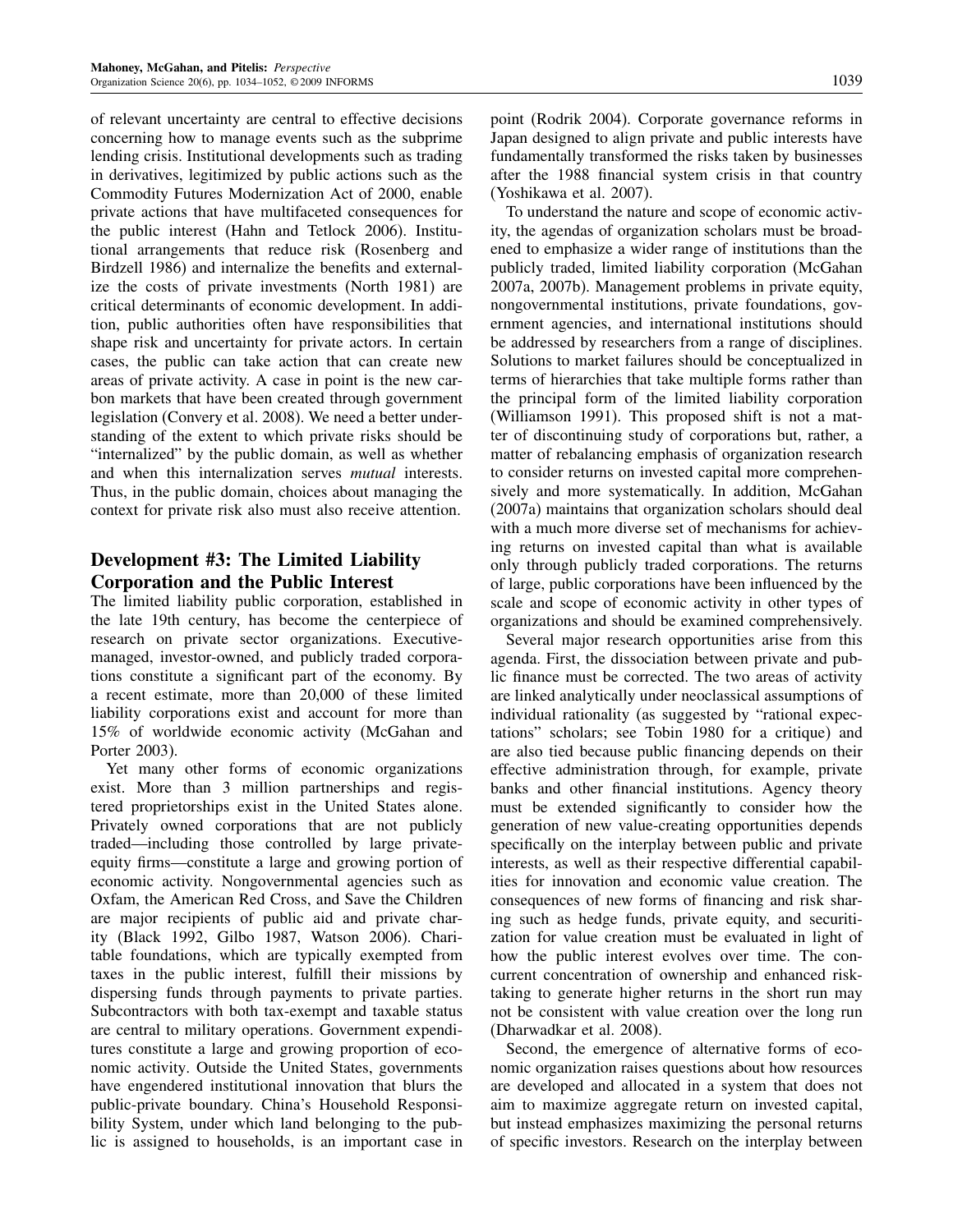value creation and value capture is needed in this context. What are the consequences of different forms of organization for resource allocation and deployment? What kinds of resources are best deployed through different types of organizations? How can financial capital best be allocated into the hands of competent managers to create other forms of capital? What new forms of corporate organization may be effective for aligning public and private objectives?

Finally, broad questions arise concerning the nature of innovation and the roles of public institutions in the generation of knowledge in the modern economic environment. The Bayh-Dole Act, which generates private property rights to National Institutes of Health– sponsored research for private and quasipublic universities, represents a new form of wealth transfer that carries important consequences for economic incentives to innovate. Although excellent analysis has been done on this topic (e.g., Thursby and Thursby 2002), additional research on the nature and consequences of science—its scale, scope, locus, application, and potential commercializability—is needed to understand how property rights and decision authority evolves over time (Kaplan and Murray 2009). Parallel opportunities for research arise on other issues in public policy, education, public health, fine arts, medicine, law, and social sciences.

## Conceptual Opportunities on Public-Private Interactions

New theory on public-private interactions also promises to generate insights concerning both business and public policy. We next consider (a) extending established theory, (b) bridging theories within organization science, (c) importing new problems into organization science from other fields, and (d) developing new theory and concepts.

## Extending Established Theory

The first opportunity for advance is to extend current theories of the firm to address directly the interplay of private and public interests (Ostrom 1990). Because public interests are a function of the degree of alignment of private interests—and of mechanisms used to define the public interest in the absence of alignment—the interplay between private and public interests raises questions about individual differences and the ways common interests are framed. In particular, recent advances in organization science consider the sources and dynamics of change in the institutional environment. Additional research is needed on questions of framing, mechanism design, and the diversity of private interests (North 2005). Because private and public interests evolve over time, central questions arise about the robustness and veracity of interests in light of long-term commitments of resources to serve them.

The resource-based view (Barney 1991, Peteraf 1993, Wernerfelt 1984) has the potential to support policy makers in evaluating intertemporal implications of particular public investments that create new assets, which can take diverse forms and serve private interests differentially over time. For example, if greater public expenditures are allocated to cultivate specific skills in a population through publicly supported education and training, then a community may eventually excel internationally in an affected area; and the development of a public resource such as a marketplace or an information exchange may eventually create new opportunities in the public interest (Grabowski 1994, Rodrik 2004). Extending theory to address the interplay between private and public interests requires detailed investigation into the microdynamics of aggregation (Mayer and Argyres 2004).

## Bridging Theories within Organization Science

A second area of opportunity is in the development of theory at the intersection of established areas of inquiry in the field. Organization science has established that the interplay between management and community interests is nuanced. When a firm develops a particular capability, some members of the public community may benefit significantly (e.g., the firm's customers or employees), although others are adversely affected (Donaldson and Preston 1995, Post et al. 2002). An important research agenda is to explore issues concerning whether and how business policy and public policy could be aligned and the extent to which and how organization science can contribute to this objective. A primary goal would be to better understand how public actions may differentially affect private interests and further how private actions may differentially affect public capabilities (Ostrom 1990, Spulber 1989).

In general, firms operate in an institutional and regulatory context that is heavily influenced by government (Shapiro and Taylor 1990, Rodrik 2004). Business policy often aims to adapt and/or shape this regulatory context, which may create concerns of regulatory capture (Mueller 2003, Posner 1974, Stigler 1971). Such concerns are typically based on a supposition that the interests of business and the public diverge. A rationale for this perspective is grounded in economics and goes at least as far back as Smith's (1776) dictum on conspiratorial tendencies by "people of the same trade" to raise and then maintain these higher prices—"collusion" in today's parlance. Is this view fully justified today? Can organization science research lead to different implications? How can we better understand public-private partnerships in the context of the tendencies for collusion to arise? Does government tend to promote monopoly when it engages with specific firms or industries (North 1991)? Is government more prone to failures than the market and/or to inducing market failures (Buchanan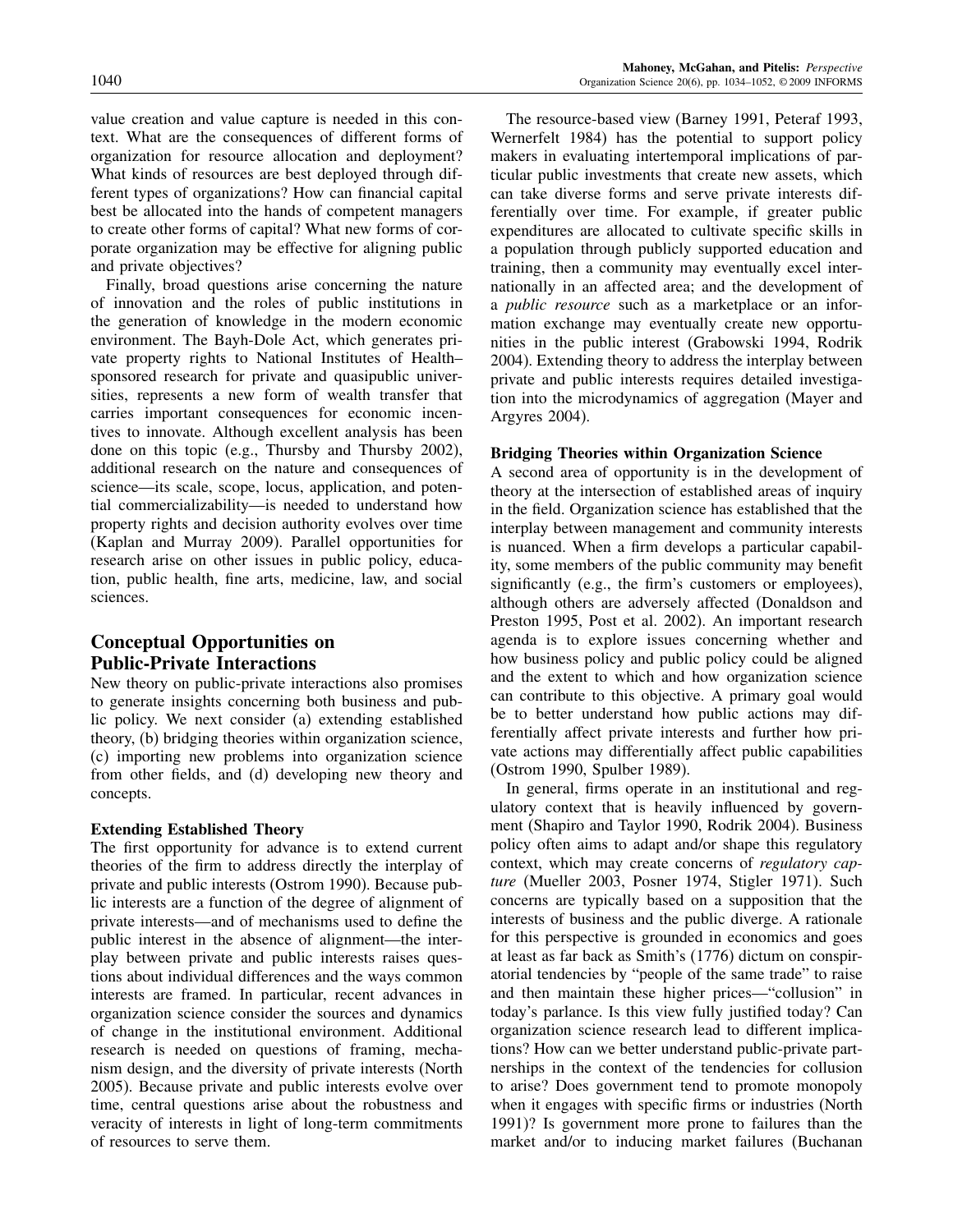1986)? Can well-intentioned private actions lead to market and public failures? Is the public sector more prone to value-destroying, rent-seeking activities than the market (Krueger 1974)? When firms seek to be innovative through standardization or some other form of direct interaction, are their interests aligned with those of the public? This agenda must begin with a clearer conceptualization of public interests, activities, organizations, and institutions than has currently been implemented in much of the research in the field.

Over the past 30 years, a substantial literature in organizational economics has become influential in organization science. Leading figures in economics—Coase (1960, 1988) and Williamson (1985, 1996) in transaction costs theory; Hart (1995a, 2003) and North (1990, 2005) in property rights theory; Arrow (1985) and Jensen (1983) in agency theory; Penrose (1959) and Teece (1982) in resource-based research; and Schumpeter (1934) and Nelson and Winter (1982) in evolutionary economics—have contributed to organization science by contemporaneously considering both business and public policy.

The implications of these theories for business policy have been extensively explored (Mahoney 2005). However, the public policy implications of these theories have received less attention. In particular, given that no absolute definition of the public interest is possible, and given that all public policy serves some private interests over others, then business and public policy may be entirely interdependent. This interdependency deserves substantially more research. What can we learn, for example, about the implications of the process of privatization (of many types of organizations such as prisons) for community welfare? More research is needed to obtain satisfactory answers to this question. Business policy has emphasized Coase's (1937) transactional work on the nature of the firm, but has not fully incorporated Coase's later work (1960) on the relationships between the social costs (e.g., the negative externality byproducts) of investing in particular goods in the context of positive transaction costs and its far-reaching implications for law and public policy. In a world of zero transaction costs, legal liability would not matter for economic efficiency—the so-called "Coase Theorem" (1960)—whereas in a world of positive transaction costs, liability rules can matter greatly for economic efficiency (Dahlman 1979). In the case of privatization, asymmetric information and positive transaction costs may mean that the most appropriate private actor may not win contracts on government business. This result is but one of many potential instances and outcomes of "rent seeking" (Krueger 1974, Tullock 1989).

An opportunity exists for further application of property rights theory to the understanding of public-private partnerships as contracts (Hart 2003) and to the identification of conditions under which these partnerships emerge optimally (Martimort and Pouyet 2008). Furthermore, opportunities continue to arise for integrating into economic theory the strategic implications of market failure, heterogeneous firms, and imperfect competition (Baumol 1991, Helfat et al. 2007, Teece 2007, Teece et al. 1997). Endogenous growth theories (Lucas 1988, Romer 1986) acknowledge such concerns for policy yet do not explicitly incorporate the strategic responses of firms with diverse capabilities and activities into policy prescriptions. Our collective understanding can be enhanced by exploring the implications of recent advances in organization policy on public policy.

Policies that are designed to regulate firm behavior would be better informed by management research. A prominent example of the potential for insight arises from the work of Edith Penrose, often credited as the seminal author in the resource-based view. Penrose (1959) claimed that even if a process of growth is efficient, the large sizes of firms that may emerge as stewards of crucial resources may lead to inefficient monopolistic market practices. The implication, evocative of a Schumpeterian process of creative destruction (Foster and Kaplan 2001), is that government should aim to balance the promotion of innovative practices with their potential consequences for ex post monopolistic practices, by, for example, devising policies and institutional configurations that favor perennial innovation and a level playing field.

Research at the intersection of business and public policy could address such questions as how we should structure public-private contracts to promote the emergence and development of new capabilities while diluting the prospect of ex post monopoly. The objective of this new area of policy studies is to cultivate innovation and creativity along the lines of Penrose (1959) to support a process of sustainable wealth creation (Pitelis 2007a).

## Importing Problems into Organization Science from Other Fields

Insights from organization science have been applied to several problems that have traditionally been dealt with most effectively in other fields. For example, Jorde and Teece (1990) apply and develop important management and resource-based insights concerning intertemporal efficiency, cooperation, innovation, and their interactions. This analysis calls for changes in U.S. antitrust legislation to account for the positive welfare implications of noncollusive interfirm cooperation over innovation. Recent advances on issues of competitiveness, such as Porter's (1990) "diamond model," which emphasizes the role of industrial clusters and public-private partnerships, resonate with Schumpeterian and resource-based views (Foster and Kaplan 2001, Pitelis 2007b). Although these approaches often involve elements of both public and business policy, the interaction between the two has yet to be fully explored.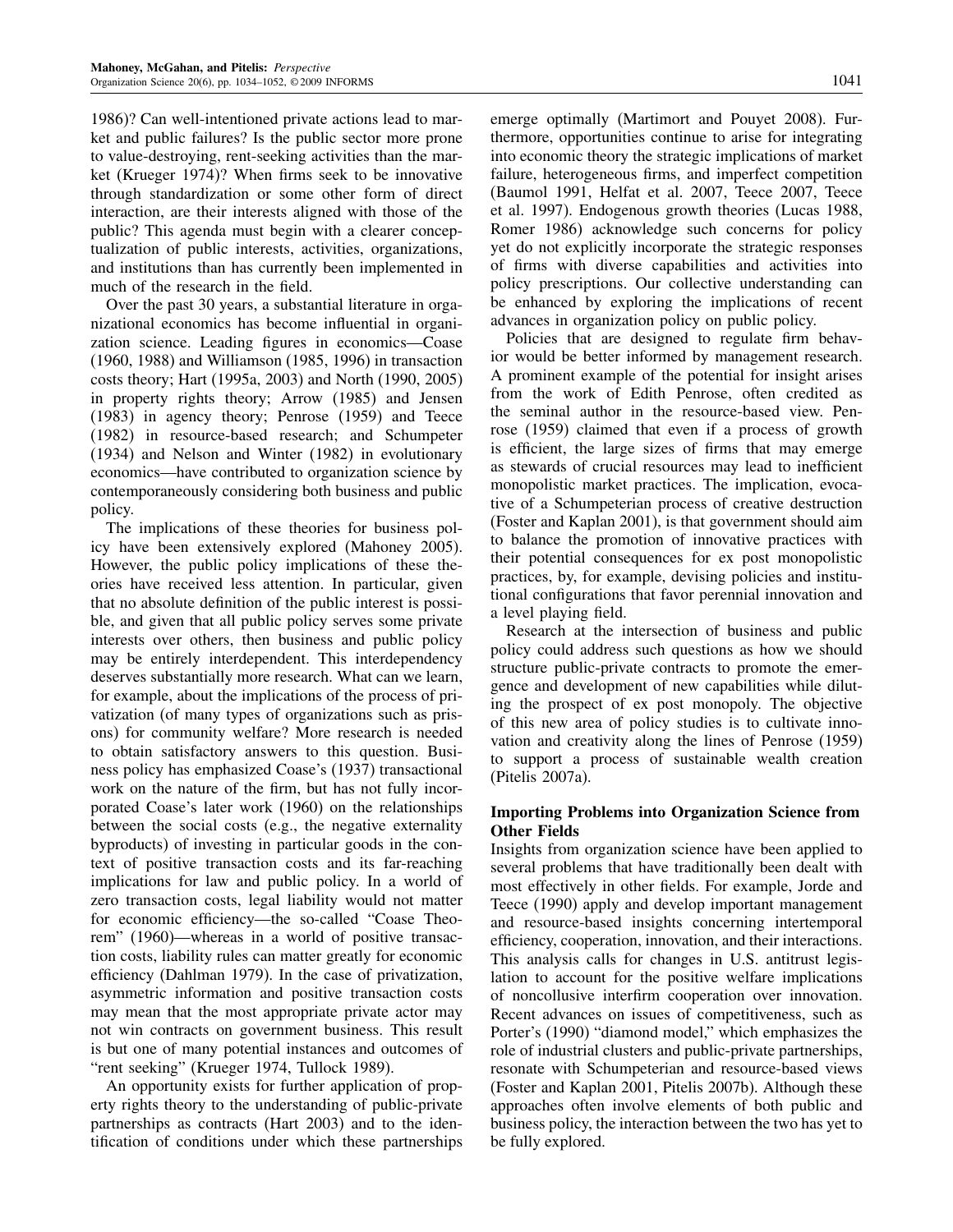#### Developing New Theory and Concepts

A final area of opportunity for conceptual development is new constructs, concepts, and theories for investigating interrelationships between private and public interests. Opportunities in this area are extensive and reflect new research at multiple levels of analysis. Microbehavioral research on the structure of private interests promises to yield insight about alternative mechanisms for their aggregation into community, sovereign, and global interests. Macrobehavioral analysis investigating the mechanisms by which individuals express, balance, and advocate their interests can generate insights about the dynamics of public interests. Structural analysis on how public interests are integrated over time promises to yield insights on both their foundations and policy implications. Finally, new macrosocial concepts carry promise for expressing, understanding, and analyzing the interdependence of public and private interests.

## The Integrative Concept of Global Sustainable Value Creation

The examples discussed in the previous sections considered the interface of business and public policy and the opportunities for research in theory and empirics. To illustrate the potential for insights, this section briefly discusses a new concept called global sustainable value creation (Pitelis 2007b), defined below.

One salient conceptual lens for analyzing public policy is industrial organization, a branch of economics. Two basic premises of the industrial organization paradigm are that firms seek to maximize economic profits and that governmental bodies may correct market imperfections (Scherer and Ross 1990, Tirole 1988). For example, the pursuit of economic value capture through restrictive practices by firms can hinder efficient resource allocation, leading to the need for government intervention. According to this approach, antitrust policies should aim to effect industry structures with strong productive and allocative efficiency.

A facet of this view is that it focuses on static allocative efficiency rather than on intertemporal innovative efficiency (Kaldor 1972). In particular, innovation is not centrally addressed in the neoclassical economic model (Baumol 1991). As noted by Schumpeter (1942), Penrose (1959), and Nelson and Winter (2002), once intertemporal or dynamic efficiency—and thus economic value creation through innovation—is considered, then a range of oligopolistic and even monopolistic industry structures may be superior to perfect competition and contestable markets for innovation and dynamic efficiency (Aghion and Howitt 1998, Sutton 1998).

In an early effort to account for both noncollusive cooperative arrangements between firms and innovation (in its interrelationship with interfirm cooperation), Jorde and Teece (1990) called for changes to U.S. antitrust policies to account for the dynamic efficiencies of such arrangements. "Systems of innovation" approaches (De la Mothe and Paquet 1996, Freeman 1988, Lundvall 1992, Nelson 1993) point to public-private partnerships and the wider organizational and institutional nexus around firms that promotes innovation, economic value creation, and competitiveness (Aiginger 2006). Such a nexus can include industrial clusters, public-private partnerships, social capital, nongovernmental organizations (NGOs), and other nonpublic, nonprivate organizations.

Until recently, the field of industrial organization has focused on evaluating interfirm cooperation primarily as collusion and principally as price collusion. As noted by Richardson (1972), however, interfirm cooperation may also have efficiency implications. This idea is explicit in Porter (1998) and subsequent analyses of networks and clusters (Bell and Zaheer 2007). The "systems of innovation" approach to public policy is a potent alternative to the market structure-oriented approach of neoclassical economics and is currently receiving attention by policymakers in Europe (Pitelis 2007b). Yet despite its substantial merits, this perspective falls short of providing a comprehensive framework for addressing the relations between public and private interests, especially for the purposes of organization science scholars, for at least three reasons. First, the systems perspective (as well as Penrose 1959 and the resource-based view as a whole) do not yet account for agency issues that arise from the nature, role, and significance of divergent economic interests and for related problems of "collective action" (Olson 1971). The systems view emphasizes the benefits of innovation by nations, regions, and sectors (Fagerberg et al. 2005). However, potentially divergent interests within firms, networks, regions, and nations can be important in determining both the character and direction of innovation (Cyert and March 1963, Gottschalg and Zollo 2007, Gupta et al. 2007, Pitelis 2007a, Rothaermel and Hess 2007). As Lundvall, a protagonist of the approach, observes, "The concept was intended to help develop an alternative analytical framework to standard economics and to criticize its neglect of dynamic processes related to innovation and learning when analyzing economic growth and economic development" (2007, p. 96).

A second limitation of the systems perspective concerns the sustainability of value creation. Sustainability is a condition satisfied when agents, acting in their shortrun self-interest, do not undermine their own long-run interests or the interests of successive generations of economic actors (Lenox 2006). Sustainable actions may not yield net intertemporal systemic economic benefits (i.e., there is no guarantee that innovations will not generate first-mover advantages, dominant positions, restricted entry, or stemmed forces of "creative destruction," which subvert long-term efficiency). In this context, a focus on firm-level innovation is not adequate by itself to ensure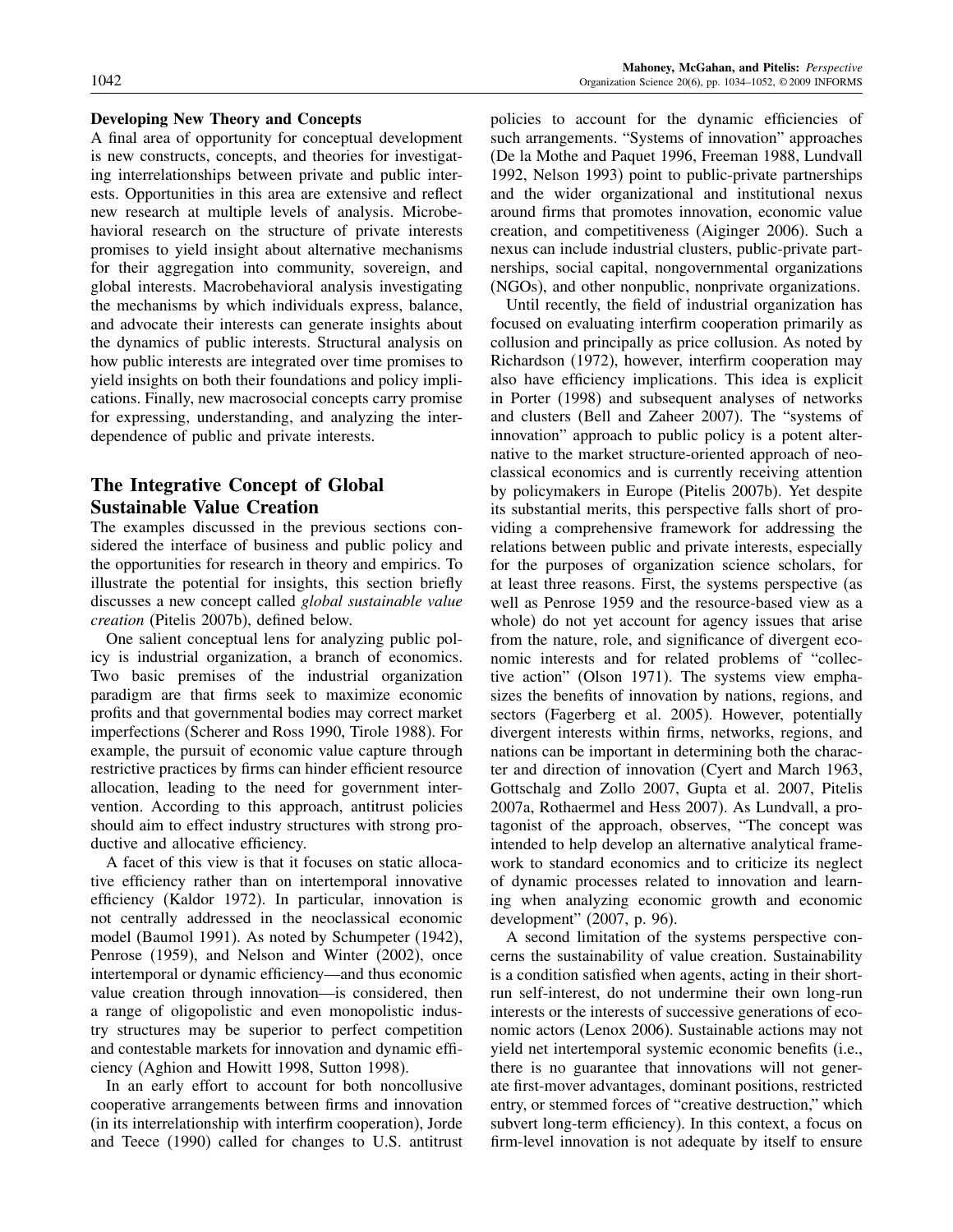sustainability (Murray and O'Mahony 2007, Rothaermel and Hess 2007).

A third problem with the "systems of innovation" view is that it focuses principally on the nation state. However, nation states may hinder the process of global value creation if they pursue narrow interests in, for example, strategic trade policies that undermine the value-creating capabilities of firms in less-developed countries (Grabowski 1994, Stiglitz 1989). With few notable exceptions (Nelson 2007, Nelson and Winter 2002), the systems perspective shares with industrial organization economics a focus on the nation and does not emphasize how firms and nations may restrain competition (and trade) intertemporally and thereby undermine sustainability.

The limitations of the systems approach are recognized: "The need for a change in theoretical foundations and for a new paradigm for designing public policy has not yet been fulfilled" (Lundvall 2007, p. 97). Lundvall (2007) proposes more emphasis on issues of distribution of power, institution building, and the openness of innovation systems. All of these issues, we maintain, are integral to and can be addressed through the concept of global sustainable value creation. We therefore propose that the criterion of global sustainable value creation is enacted to diagnose and evaluate the consequences of economic activities for private and public welfare. As an economic construct, total economic value created equals the sum of consumer and producer surplus at a given point in time. A focus on innovation allows for the fact that investment may over time increase consumer welfare as well as producer surplus. Global sustainable value creation also accounts for externalities and restrictive practices and thus considers a broader context than is the norm in research on industrial organization.

The purpose of introducing this criterion into the vocabulary of researchers is to cultivate an understanding of the linkages between individual and business activity at one place and time with interests that may arise in other places and in the future. The word "global" draws attention to the world community rather than to the interests of sovereign states, businesses, or local communities. "Sustainability" points to the intertemporal nature of the linkages between actions. "Value creation" is intended in the sense of Brandenburger and Stuart (1996) to account for both the benefits and costs of activities (i.e., some opportunities for impact may generate great benefits but may be too costly to implement effectively).

This criterion is not unique in its focus on the creation of value or on sustainability per se. The need for a new welfare criterion arises from the complex interactions between private and public actors that unfold over time. Time inconsistency problems—what seems right in the short run may prove wrong in the longer run—can arise from bounded rationality, simple mistakes, or divergent interests that change over time (Tirole 1988). The need for interest alignment is crucial in general and is of interest to organization science scholars in particular. This criterion allows for study of evolving, interacting interests within organizations (Cyert and March 1963, Gottschalg and Zollo 2007, Pitelis 2007a) and between organizations, among individuals, and across governments (Hirschman 1982, North 1981, Olson 1971).

An emphasis on sustainability reflects the view that the pursuit of individual interest sometimes undermines systemic interests and may undermine the achievement of individual self-interest in a subsequent period. Consider, for example, two types of relationships that are particularly difficult to analyze comprehensively using the industrial organization and systems of innovation perspectives: firm national and national global.

Sustainable competitive advantages in firms do not always serve the national interest. When firms achieve competitive advantages through restrictive practices, they may undermine the sustainability of nationwide value creation by constraining competition, innovation, and learning. This idea has been explored extensively in the industrial organization research literature. For example, Microsoft has been fined by regulatory authorities for restricting competition. The emphasis under the criterion of global sustainable value creation is on the implications of restricted competition on dynamic efficiency. Even when firms achieve competitive advantages through innovation, the risk is present that they may resort to restrictive practices. In this context, public policy is required to sustain the process of economic value creation by facilitating perennial innovation through a level playing field and support to small and mediumsized enterprises in order that competition not be subverted (Penrose 1959).

More generally, firms understandably engage in political activities when they are highly dependent on government regulation or contracts for economic survival; under such conditions, the subversion of competition may be likely when there are large firms operating in more concentrated industries (Bonardi et al. 2005). Indeed, it is well documented empirically that firmspecific benefits result from political strategies (Hillman et al. 1999, 2004). On the one hand, strategic political management over time can be considered a dynamic capability and a source of value creation (Oliver and Holzinger 2008). But from a resource-based view, firms compete in strategic factor markets and political markets not only to access economically valuable resources for themselves but also to exert control over their competitors' resources (Capron and Chatain 2008, Schuler et al. 2002). Furthermore, strategic insight can be gained from treating political markets as a type of strategic factor market (Maritan and Florence 2008).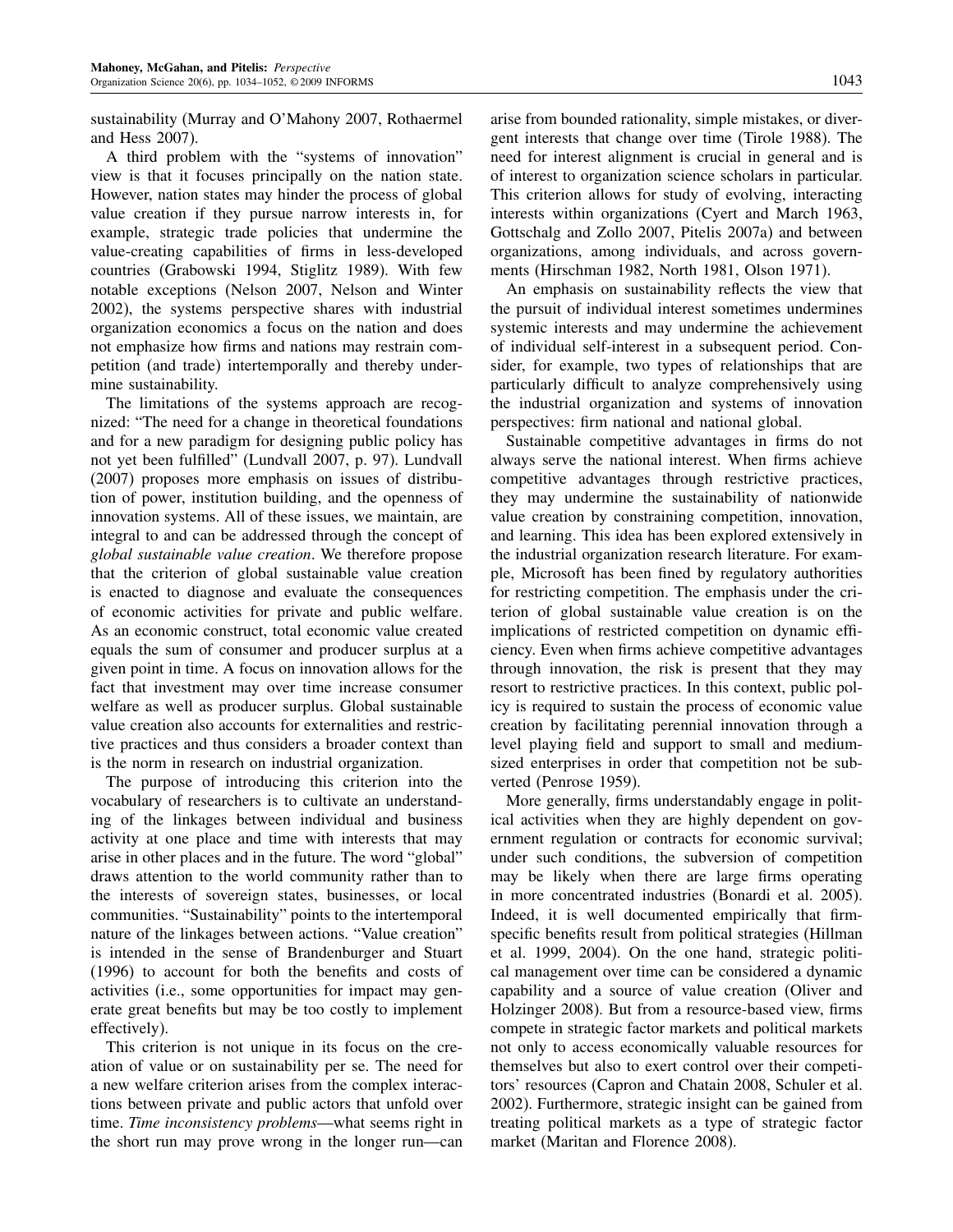On the other hand, as noted by the "public choice" school of analysis (Mueller 2006), national policies may be captured by private interests and may reflect collusion between firms and their governments for mutual gain (Hillman and Hitt 1999, Olson 1971, North 1991). Possibilities of regulatory capture (Posner 1974, Stigler 1971) call for pluralism of institutional and organizational structures that provide checks and balances to promote sustainability such as through NGOs, consumer associations, firm clusters, clubs, associations, and "social capital" (Moran and Ghoshal 1999, Nelson 2007, Putnam 1993). These organizational and institutional structures emerge and develop endogenously with the interests that they seek to monitor. In some documented instances, they fail to ensure sustainability given the potential incentives for firms and nations to maximize the surplus accrued to them, and the panoply of means and policies that large firms and developed nations have at their disposal (Ramamurti 2004).

Additional research is essential for one to better understand these failures and the role of extant and potentially embedded power structures and how these failures can be addressed. The global financial crisis is adding credence and urgency to this need. In contrast, the criterion of global sustainable value creation suggests that protectionism by developing countries in critical industries may promote economic welfare by infusing competition, innovation, and learning into the system (Nelson 2007, Pitelis 2004).

Differential treatment of developed and developing economies is an immediate corollary to the global sustainable value-creation construct and is predicated not on grounds of fairness but on grounds of economic efficiency. Strategic trade policies developed under global sustainable value creation call for institutional and organizational configurations that account for global rather than only national interests. Academic research using this construct is essential because practicing organizations previously charged with responsibility for considering global interests have sometimes failed. For example, research on the World Trade Organization and others show that such organizations are not immune to "capture" (Bhagwati 2005, Ramamurti 2004). The complex interrelationships among global governance, national policy, and business policy (Pitelis 2009, Yoshikawa et al. 2007) mean that this research is imperative.

A focus on global sustainable value creation raises new questions concerning the interaction between business policies and the interests of individuals, nations, regions, and other economic actors. Sustainability raises "strategic contradictions" (Smith and Tushman 2005) such as cooperation without collusion, the avoidance of restrictive practices, and the intersection of shortterm efficiency and innovative efficiency. Better policy depends on deeper research into the complex implications of actors, actions, and initiatives such as privatized

prisons, quasipublic agencies, and strategic trade policies (Krugman and Smith 1994).

The concept of global sustainable value creation may yield insight about opportunities for collective action that cannot be readily implemented in a practical sense. One major problem is in the possibility of identifying a public interest. Arrow's (1951) Impossibility Theorem demonstrates that, with as few as three discrete alternatives, there is no voting procedure that can convert the ranked preferences of individuals into a community-wide ranking system while simultaneously meeting reasonable distributive and fairness criteria such as unrestricted domain, nonimposition, Pareto efficiency, nondictatorship, and the independence of irrelevant alternatives (Arrow 1951, Sen 1970).

In addition, global sustainable value creation is predicated on knowledge about the actors, actions, and policies that promote worldwide sustainability of value creation, which requires a high degree of rationality and learning. It is for this reason that our emphasis is on institutional and organization configurations that diagnose, transfer, and create knowledge and learning (Argote 1999, Rodrik 2004). We also recognize that, even if the global sustainability objective is adopted, the implementation of appropriate policies may be impeded by collective action and prisoner's dilemma problems (Kapur 2002), as well as challenges of asymmetric information and limited or absent information and coordination (Hausmann et al. 2008).

Collective action can arise whenever it is in the interest of a (usually small) powerful group to thwart change that is inimical to its short-term interests (Olson 1971). Prisoner's dilemma problems involve situations where the pursuit of agents' self-interest leads to actions that fail to promote the joint interests of the parties involved, even when these agents are aware that more beneficial actions are available (Libecap 1989). Absent and limited information by the public sector, the private sector, or both, as well as coordination failures between private agents point to the need for public-private interactions to acquire information and to public intervention to solve market failure-engendering coordination failures (Ostrom 1990). In this context, the role of government should be to liaise with the private sector without being captured by it (Rodrik 2004). Overall, the research literature on the hazards of "capture" focus on market failures at the national level without identifying optimal levels of behavior at the global level.

Global sustainable value creation requires the conceptualization of international collective goods. Such goods can be organized by hegemonic powers (Kindleberger 1986) or within systems that are organizationally and institutionally diverse (Moran and Ghoshal 1999). Despite the benefits of centralization for speedier decision-making and coordination, even enlightened hegemony is subject to important limitations such as an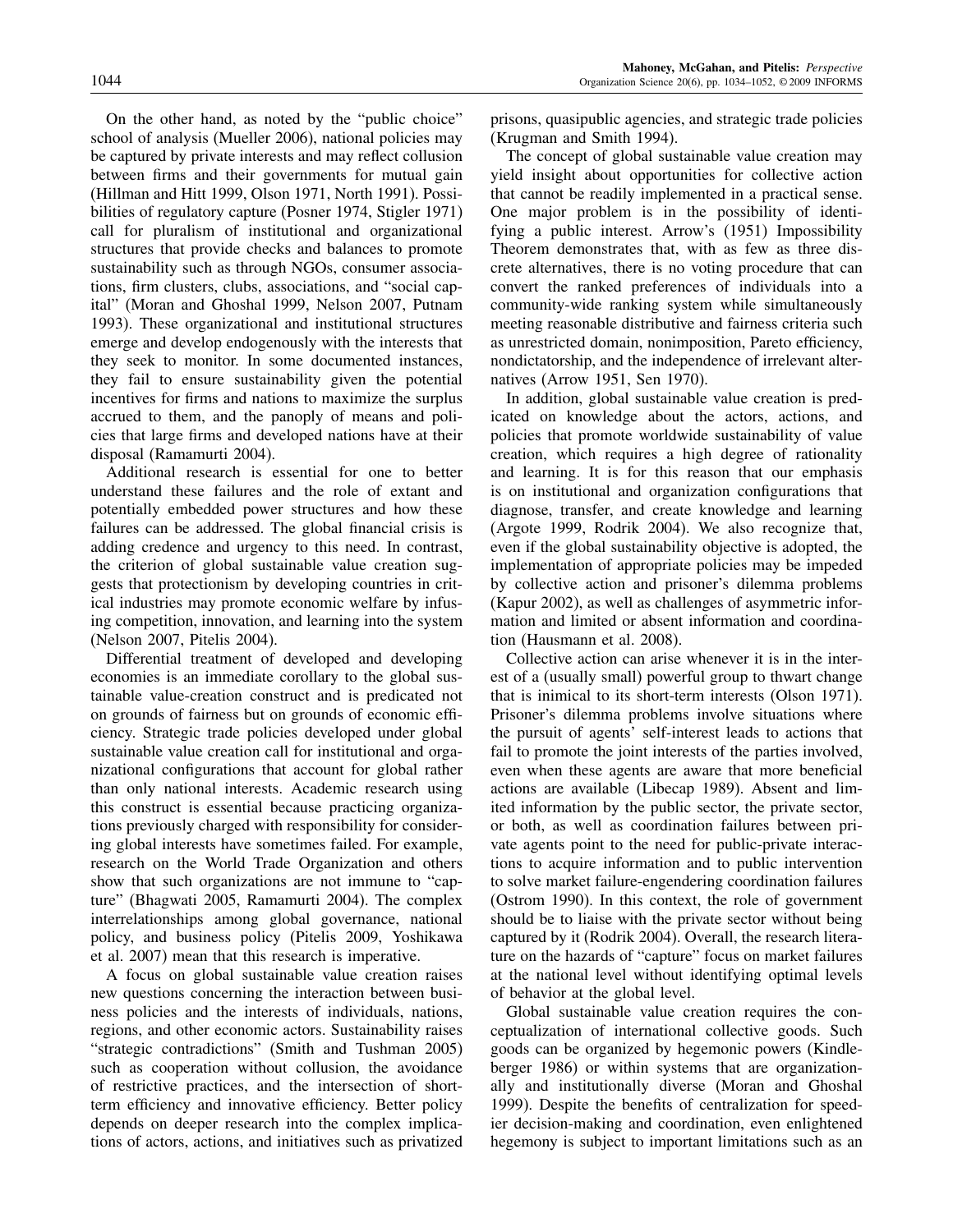incentive to allocate monopoly rights (North 1990). Yet systems cannot provide international collective goods such as global safety—they can simply help guard against hazards in their dispensation by states and international organizations. In addition, systems can enable collective goods and their sustainability. Global sustainable value creation as a construct yields a benchmark for enlightened private and public interests and may even ultimately serve to deter hegemonic capture and system failure. This diversity and procedural rationality-based approach is in line with organization science (Cyert and March 1963, Simon 1995) and pluralist theories in political science (Lively 1978, Vincent 1987).

An example of a public-private interaction that could be explained and predicted by our focus on global sustainability, but not by other perspectives, is the Gates Foundation. This case involves enlightened behavior by the private sector, motivated by global sustainability concerns and bringing in the public sector to leverage respective advantages to achieve a purpose. Such behavior is difficult to explain, in terms of narrow rational utility maximization (the industrial organization view) or the national interest (the systems view). A focus on global sustainability helps explain this purpose. At the same time, the potential distortion that can be created when the public sector and its role are taken over by private players calls for pluralism and diversity that help create checks and balances through mutual monitoring and bonding.

A focus on global sustainable value creation enacted through pluralism and diversity could have helped avoid the current problems of the global financial markets. These problems are arguably the result of a neglect of sustainability and embedded power structures, an exclusive focus on short-term interest, a belief that markets are entirely self-regulating, and even financial hypocrisy (Stiglitz 2007). As Stiglitz (2007) noted, during the East Asian crisis, free market advocates advised East Asian governments not to bail out their troubled financial institutions, so as not to distort market signals and create moral hazard problems. Adherents of such views, however, more recently were quick to identify systemic benefits of the proposed bailouts of U.S. financial institutions. In addition, other Western institutions spotted the opportunity to buy East Asian companies inexpensively and even made provisions not to pay taxes, when/if they sold the companies back to domestic actors. The hypocrisy is in first rejecting intervention as unnecessary and distorting in one situation, and then embracing intervention in another. Such hypocrisy does not aid the global leadership role of American institutions, such as the World Bank and the International Monetary Fund (Stiglitz 2007).

A focus on sustainability by regulators, NGOs, and enlightened business leaders could help restrain the greed and excesses that led to the current crisis. These include the extensive reliance on shareholder value (at the neglect of other socioeconomic stakeholders) and/or wider sociopolitical considerations, such as distributional (Argitis and Pitelis 2001) and environmental considerations that help foster sustainability. Sustainabilitypromoting regulation, calls, and actions by NGOs and consumer associations and less recklessly aggressive behavior by business leaders would help avert "innovations" that delink lending from risk taking (as in the case of derivative products) and link executive pay to longer-term economic value creation, fostered by longerterm investments and innovations—not simply shortterm share valuations (Lazonick and O'Sullivan 1996). The worldwide dimensions of the crisis are a powerful reminder that we are all in the same boat and that sustainability is key.

A nonexhaustive list of research areas emanating from a focus on global sustainable value creation, include the following:

• Sustainability at varying levels of analysis—An indepth analysis of the interaction between firm-level, nationwide, and global sustainable competitive advantages, including the very redefinition of these concepts, to take into account their interactions and longer-term socioeconomic or environmental implications. For example, how sustainable is so-called sustainable competitive advantage (the major focus of strategic management research) when its pursuit fails to foster national and global value creation, creates sociopolitical tensions (e.g., through dramatic increases in inequalities), depletes nonrenewable resources, or all of the above? How best could firms join firm-level competitive advantages with nationwide and global sustainable value creation (e.g., by internalizing the effects of their actions on the environment, sociopolitical stability, or both)?

• *Public and private governance*—An in-depth analysis of the interaction between corporate, public, and global governance (Hambrick et al. 2008) and the identification of the respective differential capabilities of each, as well as the appropriate mix that helps foster sustainability. If, for example, corporations are best in economic value creation, governments in providing the rules of the game (institutional setting) and legitimacy, and NGOs in promoting social capital and cohesion (Klein et al. 2009), how could we best leverage these respective capabilities/advantages to promote sustainability? How can we (re-)structure existing national and international organizations to foster global sustainable value creation?

• Value creation and the allocation of value—An identification of win-win actions by business, public, and international actors (such as the promotion of clean energy by the Danish government), as well as cases of win-lose (where, e.g., subsidies for green energy disadvantage conventional energy producers) and identification of policies that help resolve any resulting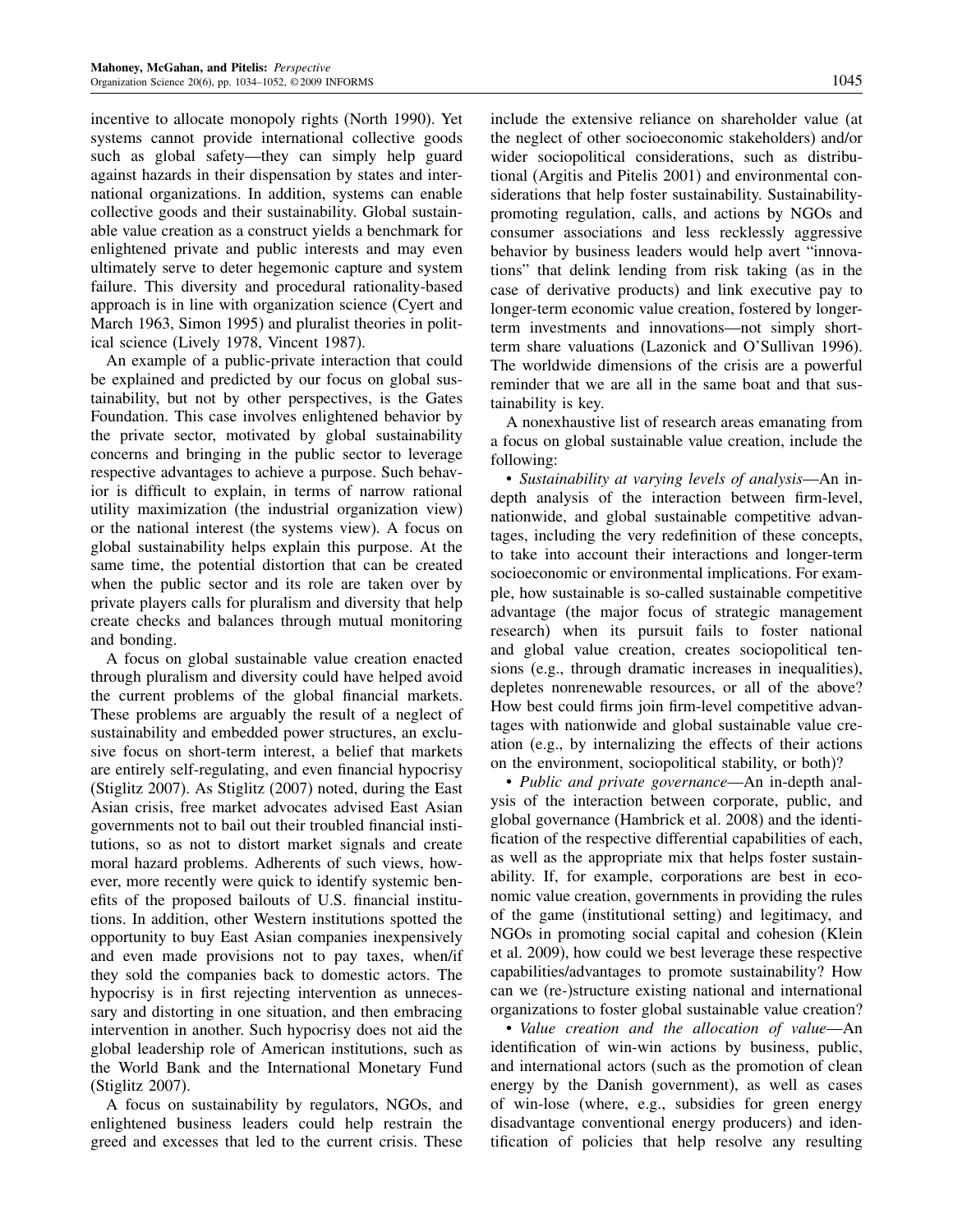|                        | Neoclassical industrial<br>organization                                                                                                                                                       | Traditional systems of<br>innovation                                                                                                                                                       | Global sustainable<br>value creation                                                                                                                                                                                                             |
|------------------------|-----------------------------------------------------------------------------------------------------------------------------------------------------------------------------------------------|--------------------------------------------------------------------------------------------------------------------------------------------------------------------------------------------|--------------------------------------------------------------------------------------------------------------------------------------------------------------------------------------------------------------------------------------------------|
| Welfare criterion      | Value creation through the<br>efficient allocation of scarce<br>resources; emphasis on the<br>industry and nationwide<br>consumer surplus as measure<br>of "welfare"                          | Economic value creation through<br>intertemporal innovation-induced<br>efficiency and knowledge-resource<br>creation; emphasis on nationwide<br>wealth creation as a measure of<br>welfare | Global sustainable value creation<br>through allocative and intertemporal<br>innovation-induced efficiency and<br>knowledge-resource creation;<br>worldwide sustainable wealth<br>creation is the new criterion of<br>"welfare"                  |
| Modality               | Optimal market structures such<br>as perfect competition or<br>perfect contestability; recent<br>recognition of more nuanced<br>relationship between industry<br>concentration and innovation | Innovation-promoting institutions,<br>organizations, and policies, systemic<br>interactions                                                                                                | Sustainability promoting governance<br>through markets, firms (intra- and<br>international), agencies, and<br>systemic interactions                                                                                                              |
| Conflict and<br>agency | Economic interactions<br>addressed through economic<br>bonding and monitoring,<br>incentives, and sanctions. No<br>wider interactions considered                                              | For the majority of the systems of<br>innovation literature, issues of conflict<br>and agency are nonexistent, at the<br>firm or economy-wide level.                                       | Present at firm, national, and global<br>levels—multiple "agencies";<br>addressed through system<br>interactions and a focus on<br>sustainable global value creation<br>effected through pluralism, diversity,<br>mutual monitoring, and bonding |

#### Table 1 Three Views on Sustainable Value Creation

conflicts, so as to foster sustainability. Interesting questions include the extent to which the bailout of automobile producers by the Obama administration is good for socioeconomic and environmental sustainability (by, e.g., disadvantaging more efficient non-U.S. producers and/or by failing to promote cleaner-technology cars), and if it is, how could public resources best be leveraged to foster global sustainable value creation.

These are challenging questions, not least because they involve global corporations as well as national government and bailouts. Such bailouts of UK global financial institutions are already costing the UK government up to 20% of its GDP. Should such global institutions be bailed out by the global community? Is the extant global governance structure in a position to respond to these issues with an eye to fostering sustainability? If not, how could it be restructured to do so?

Our intent in introducing the concept of global sustainable value creation is not to create an actionable policy agenda immediately, but rather to unleash efforts and attention on the most pressing collective problems of our time. The concept of global sustainable value creation is an archetype that draws attention to the urgency of global sustainability problems. It is precisely because the research and action agenda is so complex that we must get started.

Implementing this agenda will require overcoming barriers that make it difficult for organization scholarship to consider an integrative agenda. However, these barriers are not insurmountable. For example, teachers of public policy and strategic management often use an industrial organization perspective to explain the neoclassical "welfare loss of monopoly power" approach

to public policy (Tirole 1988 and Table 1). We maintain that resources should be leveraged from organization science scholars to expand these approaches—not least because continuing reliance on conventional welfare criteria borrowed from the economics discipline yields incomplete insights about the efficacy of public policy for both public and private welfare and intra- and internationally.

#### Implications and Concluding Remarks

Table 1 compares global sustainable value creation as an alternative and complementary criterion to the perspectives promoted under neoclassical industrial organization and the traditional "systems of innovation" views. The crucial insight offered under the global sustainable value-creation view is that the benefits and costs of innovation are essentially tied to the interests of both private and public parties within nations and internationally; that these interests may change over time in complex ways; and that interest alignment is crucial in promoting global, as opposed to localized, interests.

The comprehensive analysis by Walsh et al. (2003) of empirical research in the Journal of Management concludes that the public interest and the social objectives that were supposed to stand alongside economic objectives in orienting the work of management scholars have been misplaced and as a field we need to rebalance our focus. The central tenet of this paper is to affirm the need for rebalancing. We have also endeavoured to identify steps toward a new framework that may facilitate progress.

Recent cases of public-private interactions point to issues and considerations that are difficult to analyze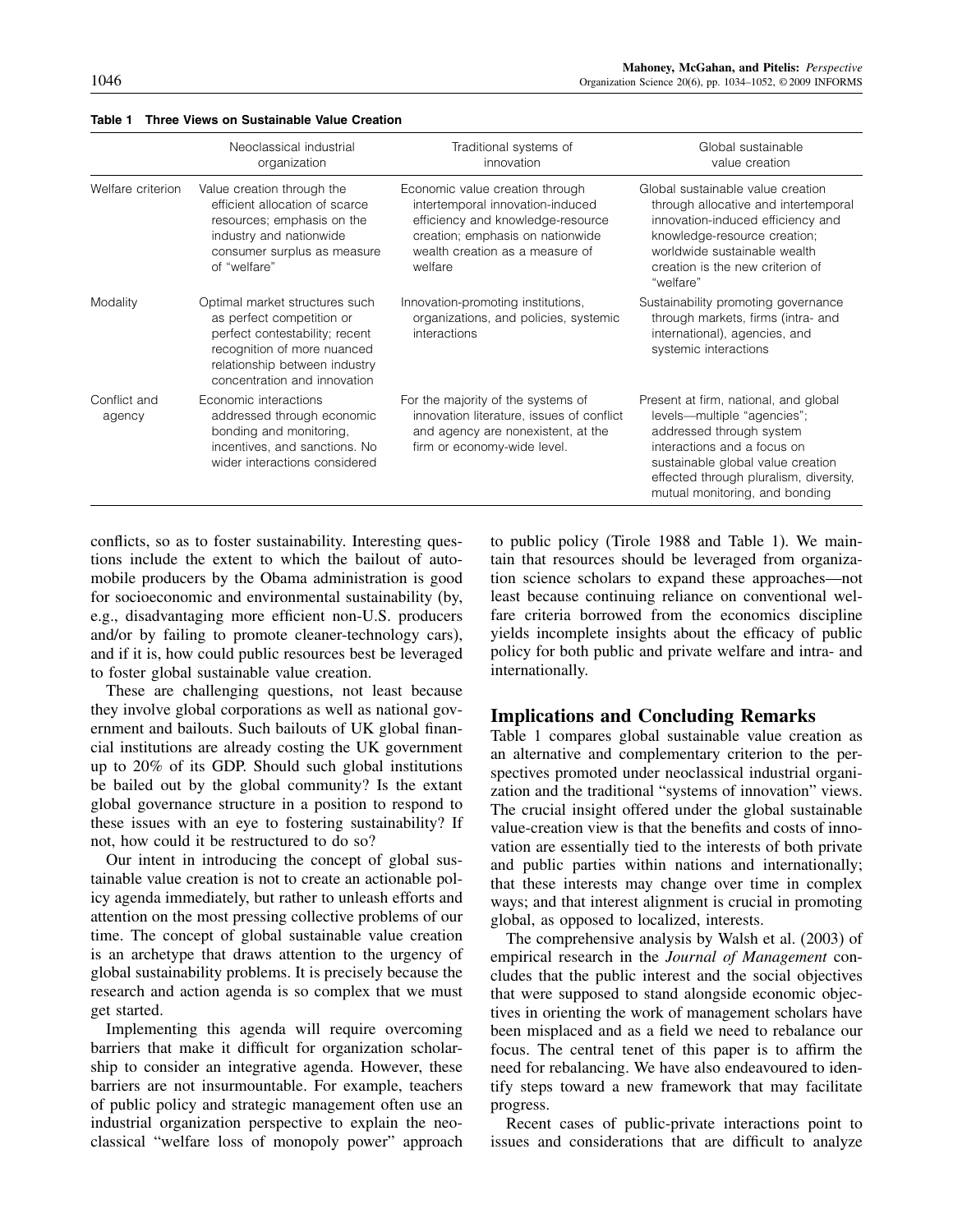|                                              | Theoretical                                                                                                                                                                                                                                  | Empirical                                                                                                                                                                 |
|----------------------------------------------|----------------------------------------------------------------------------------------------------------------------------------------------------------------------------------------------------------------------------------------------|---------------------------------------------------------------------------------------------------------------------------------------------------------------------------|
| Individual interests                         |                                                                                                                                                                                                                                              |                                                                                                                                                                           |
| Aggregation to the<br>public interest        | How can private interests be identified and<br>assessed? How can we compare between<br>different "welfare criteria"?                                                                                                                         | How can the public interest be measured and the<br>fulfilment of interests assessed? How can we<br>operationalize different "welfare criteria"?                           |
| Facets of interests and<br>changes over time | How can competing and complementary facets<br>of private interests best be considered and<br>aligned?                                                                                                                                        | What are principal instances and major case<br>studies of complex and evolving interests?                                                                                 |
| Organizations                                |                                                                                                                                                                                                                                              |                                                                                                                                                                           |
| Corporations                                 | How and when can private corporations organize<br>to satisfy public interests?                                                                                                                                                               | Do corporations perform systematically better or<br>worse than the norm when they pursue public<br>interests?                                                             |
|                                              | Are private corporations prone to systematic<br>underinvestment in the pursuit of public<br>interests?                                                                                                                                       | Are corporations innovative when they pursue<br>public interests? Are they quicker than<br>nonprivate organizations to adapt to changes<br>in the alignment of interests? |
|                                              | Do corporations regularly "capture" public<br>interests and influence them for private gain?                                                                                                                                                 | How have governments performed in creating<br>and capturing value in the public interest?                                                                                 |
| Government agencies                          |                                                                                                                                                                                                                                              |                                                                                                                                                                           |
|                                              | What constitutes entrepreneurship in the public<br>sector? What are the levels and characteristics<br>of effective and ineffective public<br>entrepreneurship?                                                                               | What are the major impediments to the promotion<br>of global sustainable value creation within<br>individual agencies?                                                    |
|                                              | How can government agencies best assess and<br>balance the interests of diverse constituents in<br>the public interest? Are public-private<br>partnerships the principal collaborative<br>mechanism? What other mechanisms are<br>available? | What exemplars of global sustainable value<br>creation have emerged in the public sector?                                                                                 |
| Countries                                    |                                                                                                                                                                                                                                              |                                                                                                                                                                           |
|                                              | What are the implications of global sustainable<br>value creation for public policy within and<br>across countries?                                                                                                                          | For which countries and periods of time has<br>global sustainable value creation been<br>greatest?                                                                        |
|                                              | How have countries promoted and achieved<br>global sustainable value creation? What<br>impedes value creation at this level?                                                                                                                 | How have countries succeeded and failed in<br>cooperating to achieve global sustainable<br>value creation?                                                                |

#### Table 2 Major Research Opportunities on Public and Private Interactions in the Fields of Organization Science, Entrepreneurship, and Management

fully with the traditional tools of neoclassical industrial organization or of systems of innovation views. Despite the important progress achieved under each of these views, an opportunity arises for deeper investigation of the misaligned and divergent interests of economic agents and of the consequences for global sustainable value creation. The new perspective is needed to advance understanding of the endogenous evolution of public policy, pluralism, and global governance—three important issues in organization science. A focus on global sustainable value creation helps explain, predict, and prescribe good managerial practice, public policy, and global governance.

The proposed framework also has important limitations. Progress depends on integrating different areas of organization science (e.g., agency theory, behavioral theory, dynamic capabilities, game theory, institutionalization theory, organizational learning theory, property rights theory, real options, resource-based

theory, systems of innovation, and transaction costs theory) conceptually, formally (mathematically), and empirically. Current knowledge falls short of building an evolving science of organization that contributes systematically to global sustainable value creation.

The statistician Tukey wrote that it is "far better [to offer] an approximate answer to the right question, which is often vague, than an *exact* answer to the wrong question, which can always be made more precise" (Tukey 1962, pp. 13–14). The most important questions in organization science are theoretically difficult and resistant to empirical analysis. However, the stakes are simply too high to avoid taking risks within the evolving science of organization (Mahoney and McGahan 2007). The time has come to do better.

This paper describes several opportunities for further research to accomplish this objective. First, we identify a number of important phenomena that relate to the interplay between private and public interests, including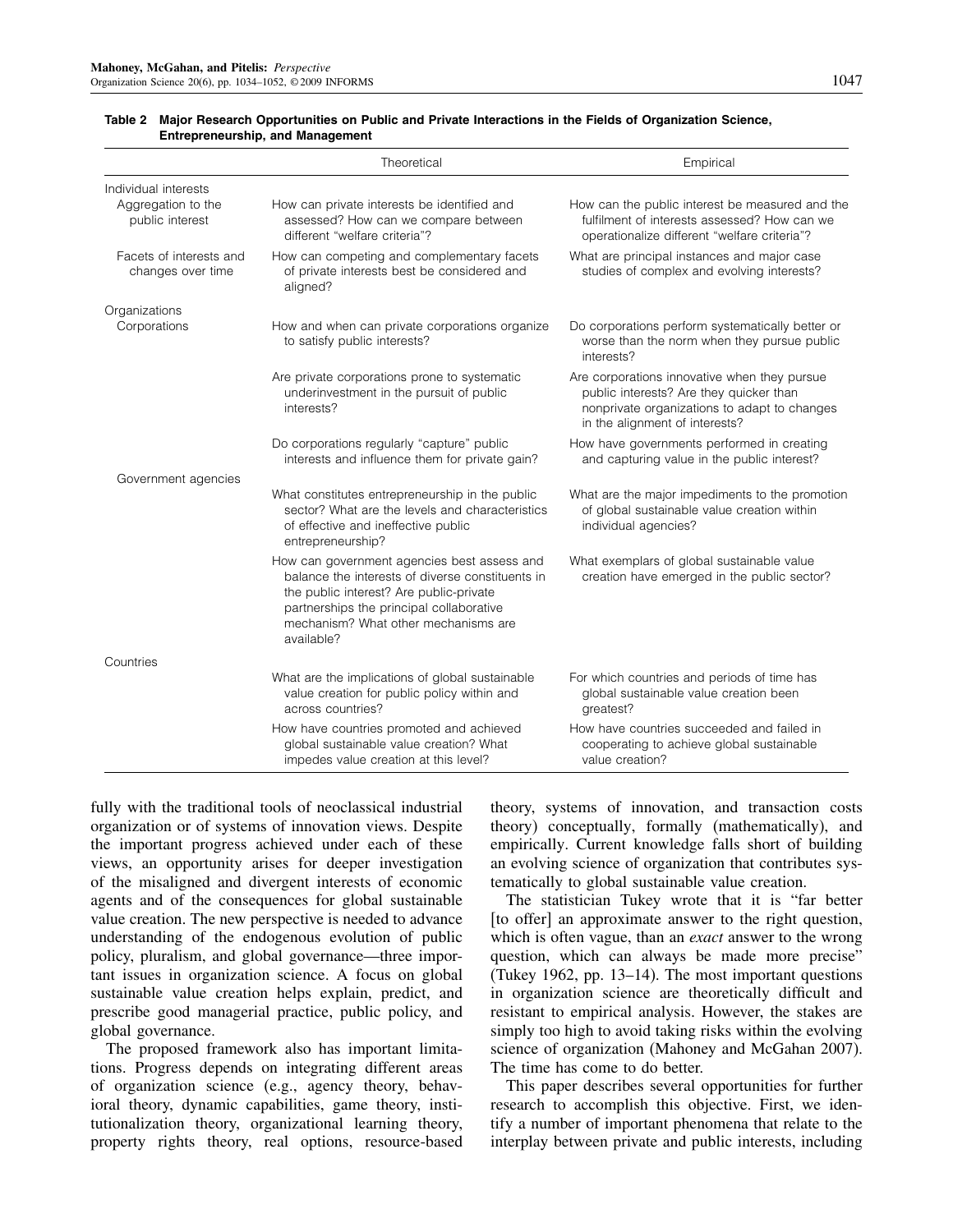the emergence of public-private institutions, such as the Gates Foundation; the salience and frequency of private actions with public consequence, such as in the current financial crisis; and the fragility and bluntness of old governance mechanisms such as the limited liability corporation as flagship mechanisms at the interface of private and public interests. Organizational researchers with diverse lenses on these phenomena, using established theory, have the potential to inform both private business and public policy that are intended to intervene and shape responses at multiple levels.

Second, we identify several crucial opportunities for the development of theories by organizational researchers. These opportunities include extending current theory under the institutional, resource-based, and regulatory (industrial organization) perspectives to inform analysis of the interdependence of private and public interests (Aguilera et al. 2008). We also suggest bridging established theories to define new theories, concepts, and constructs for understanding organizational phenomena. Yet another opportunity for theoretical development concerns the introduction of new problems of organization of the relationships between private and public interests (Nickerson and Zenger 2006). We also advocate development of new constructs, concepts, and theories for interpreting relationships between private and public interests, and particularly the application of multilevel analysis for generating insight in this area.

Finally, we explain and explore the concept of global sustainable value creation as an important construct for assessing public interests and their relationship to private interests. This concept is an important complement to the classical and neoclassical concepts of allocative and intertemporal efficiency because it incorporates externalities, allows for dynamic efficiencies and inefficiencies, and provides for the hard-to-quantify interests of currently disenfranchised actors. Further research is needed to develop methods for applying this concept empirically and in practice, and for refinements for dealing with the range of nuanced problems associated with definitions of interests and with their aggregation. Table 2 outlines some additional research opportunities that arise from our perspective and focus, which we intend to pursue and hope to motivate others to do as well.

#### Acknowledgments

The authors thank Editor-in-Chief Linda Argote, two anonymous reviewers, Don Hambrick, Jeanne Connell, Peter Klein, Yasemin Kor, Cathy Maritan, Mike Prietula, Annalisa Savaresi, and Deepak Somaya for helpful comments and suggestions on earlier drafts of the paper. The usual disclaimer applies.

#### References

- Aghion, P., P. W. Howitt. 1998. Endogenous Growth Theory. MIT Press, Cambridge, MA.
- Aguilera, R. V., I. Filatotchev, H. Gospel, G. Jackson. 2008. An organizational approach to comparative corporate governance: Costs, contingencies, and complementarities. Organ. Sci. 19(3) 475–492.
- Aiginger, K. 2006. Revisiting an evasive concept: Introduction to the special issue on competitiveness. J. Indust., Competition Trade 6(2) 63–66.
- Argitis, G., C. Pitelis. 2001. Monetary policy and the distribution of income: Evidence for the United States and the United Kingdom. J. Post-Keynesian Econom. 23(4) 617–638.
- Argitis, G., C. Pitelis. 2008. Global finance and systemic instability. Contributions to Political Econom [Special issue on global finance] 27(1) 1–11.
- Argote, L. 1999. Organizational Learning: Creating, Retaining, and Transferring Knowledge. Kluwer Academic Publishers, Norwell, MA.
- Argyres, N. S., J. P. Liebeskind. 1998. Privatizing the intellectual commons: Universities and the commercialization of biotechnology. J. Econom. Behav. Organ. 35(4) 427–454.
- Arrow, K. J. 1951. Social Choice and Individual Values. John Wiley & Sons, New York.
- Arrow, K. J. 1985. The economics of agency. J. W. Pratt, R. J. Zeckhauser, eds. Principals and Agents: The Structure of Business, Harvard Business School Press, Boston, 37–51.
- Avant, D. A. 2005. The Market for Force: The Consequences of Privatizing Security. Cambridge University Press, Cambridge, UK.
- Barney, J. B. 1991. Firm resources and sustained competitive advantage. J. Management 17(1) 99–120.
- Barney, J. B. 2005. Should strategic management research engage public policy issues? Acad. Management J. 48(6) 945–948.
- Barzel, Y. 1989. An Economic Analysis of Property Rights. Cambridge University Press, Cambridge, UK.
- Baum, J. A. C., A. M. McGahan. 2009. Outsourcing war: The rise of private military companies after the Cold War. Working paper, University of Toronto, Toronto.
- Baumol, W. J. 1991. Perfect Markets and Easy Virtue. Blackwell, Oxford, UK.
- Bell, G. G., A. Zaheer. 2007. Geography, networks and knowledge flow. Organ. Sci. 18(6) 955–972.
- Bhagwati, J. N. 2005. Reshaping the WTO. Far Eastern Econom. Rev. 168(2) 25–30.
- Black, M. 1992. A Cause for our Times: Oxfam and the First 50 Years. Oxfam Publishing, Oxford, UK.
- Bonardi, J.-P., A. J. Hillman, G. D. Keim. 2005. The attractiveness of political markets: Implications for firm strategy. Acad. Management Rev. **30**(2) 397–413.
- Brandenburger, A., G. Stuart. 1996. Value-based business strategy. J. Econom. Management Strategy 5(1) 5–24.
- Buchanan, J. M. 1986. Liberty, Market and the State: Political Economy in the 1980s. New York University Press, New York.
- Buchanan, J. M., G. Tullock. 1962. The Calculus of Consent. University of Michigan Press, Ann Arbor. Burch, P. 2009. Hidden Markets: The New Education Privatization.

Routledge, New York.

Academy of Management Journal 2005. [Special topic forum on public policy]. 48(6).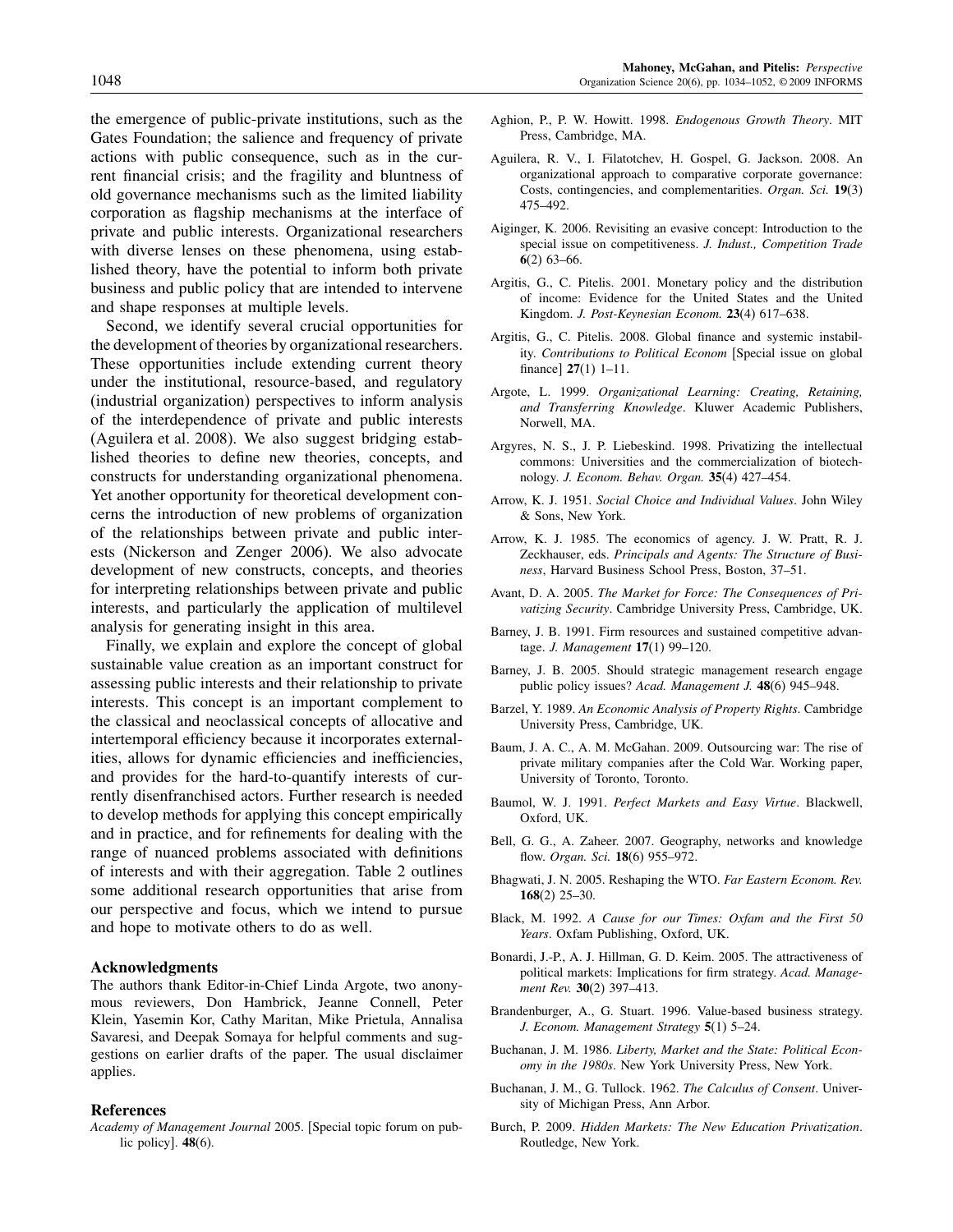- Capron, L., O. Chatain. 2008. Competitors' resource-oriented strategies: Acting on competitors' resources through interventions in factor markets and political markets. Acad. Management Rev. 33(1) 97–121.
- Carlsson, B. 2008. Entrepreneurship and innovation—Organizations, institutions, systems and regions. Paper presented at the 25th Druid Celebration Conference, June 17–20, Copenhagen, Denmark.
- Coase, R. H. 1937. The nature of the firm. Economica 4(16) 386–405.
- Coase, R. H. 1960. The problem of social cost. J. Law Econom. 3(October) 1–44.
- Coase, R. H. 1988. The Firm, the Market and the Law. University of Chicago Press, Chicago.
- Coleman, M., M. Lacour-Little, K. D. Vandell. 2008. Sub-prime lending and the housing bubble. J. Housing Econom. 17(4) 272–290.
- Convery, F., D. Ellerman, C. D. Perthuis. 2008. The European carbon market in action: Lessons from the first trading period. Working Paper 0802, Massachusetts Institute of Technology, Center for Energy and Environmental Policy Research, Cambridge.
- Cowan, A. M., C. D. Cowan. 2004. Default correlation: An empirical investigation of a sub-prime lender. J. Banking Finance 28(4) 753–771.
- Cyert, R. M., J. G. March. 1963. A Behavioral Theory of the Firm. Prentice Hall, Englewood Cliffs, NJ.
- Dahlman, C. J. 1979. The problem of externality. J. Law Econom. 22(1) 141–162.
- De la Mothe J., Paquet, G. 1996. Evolutionary Economics and the New International Political Economy. Pinter, London.
- Demyanyk, Y., O. V. Hemet. 2008. Understanding the subprime mortgage crisis. Federal Reserve Bank of St. Louis, St. Louis, MO, 1–39.
- Dharwadkar, R., M. Goranova, P. Brandes, R. Khan. 2008. Institutional ownership and monitoring effectiveness: It's not just how much but what else you own. Organ. Sci. 19(3) 419-440.
- Doering, O. C. 2007. The political economy of public goods: Why economists should care. Amer. J. Agricultural Econom. 89(5) 1125–1133.
- Donaldson, T., L. E. Preston. 1995. The stakeholder theory of the corporation: Concepts, evidence and implications. Acad. Management Rev. 20(1) 85–91.
- Dunbar, R., W. Starbuck. 2006. Learning to design organizations and learning from designing them. Organ. Sci. 17(2) 171-178.
- Dunning, J. H. 1993. Multinational Enterprise and the Global Economy. Addison-Wesley, Reading, MA.
- Easterly, W. 2006. The White Man's Burden: Why the West's Efforts to Aid the Rest Have Done So Much Ill and So Little Good. Penguin Press, New York.
- Fagerberg, J., D. Mowery, R. R. Nelson, eds. 2005. The Oxford Handbook of Innovation. Oxford University Press, Oxford, UK.
- Foss, K., N. J. Foss. 2005. Resources and transaction costs: How property rights economics furthers the resource-based view. Strategic Management J. 26(6) 541–555.
- Foster, R., S. Kaplan. 2001. Creative Destruction: Why Companies that Are Built to Last Underperform the Market and How to Successfully Transform Them. Random House, New York.
- Freeman, C. 1988. Japan: A new national system of innovation? G. Dosi, C. Freeman, R. Nelson, G. Silverberg, L. Soete, eds. Technical Change and Economic Theory. Pinter, London, 330–348.
- Garrett, L. 2007. The challenge of global health. Foreign Affairs 86(1) 1–17.
- Gilbo, P. F. 1987. The American Red Cross. Chelsea House, New York.
- Glachant, J.-M. and S. Saussier. 2006. Introduction to the special issue on public-private partnerships. Rev. Indust. Organ. 29(1) 1–2.
- Glasberg, D., D. Skidmore. 1997. Corporate Welfare Policy and the Welfare State: Bank Deregulation and the Savings and Loan Bailout. Aldine Transaction Publishers, Piscataway, NJ.
- Gottschalg, O., M. Zollo. 2007. Interest alignment and competitive advantage. Acad. Management Rev. 32(2) 418–437.
- Grabowski, R. 1994. The successful developmental state: Where does it come from? World Development 22(3) 413–422.
- Gupta, A. K., P. E. Tesluck, M. S. Taylor. 2007. Innovation at and across multiple levels of analysis. Organ. Sci. 18(6) 885-897.
- Hahn, R. W., P. C. Tetlock. 2006. A new approach for regulating information markets. J. Regulatory Econom. 29(3) 265–281.
- Hambrick, D. C., A. V Werder, E. J. Zajac. 2008. New directions in corporate governance research. Organ. Sci. 19(3) 381–385.
- Hart, O. 1995a. Firms, Markets and Financial Structure. Clarendon Press, Oxford, UK.
- Hart, O. 2003. Incomplete contract and public ownership: Remarks, and an application to public-private partnership. Econom. J. 113(3) 69–76.
- Hart, S. 1995b. A natural-resource-based view of the firm. Acad. Management Rev. 20(4) 986–1014.
- Hausmann, R., D. Rodrik, C. F. Sabel. 2008. Reconfiguring industrial policy: A framework with an application to South Africa. Paper presented at the 25th DRUID Celebration Conference, June, Copenhagen, Denmark.
- Helfat, C., S. Finkelstein, W. Mitchell, M. Peteraf, H. Singh, D. Teece, S. G. Winter. 2007. Dynamic Capabilities: Understanding Strategic Change in Organizations. Blackwell Publishing, Malden, MA.
- Henisz, W. J., B. A. Zelner. 2003. The strategic organization of political risks and opportunities. Strategic Organ. 1(4) 451–460.
- Hillman, A. J., M. A. Hitt. 1999. Corporate political strategy formulation: A model of approach, participation, and strategy decision. Acad. Management Rev. 24(4) 825–842.
- Hillman, A. J. G. D. Keim, D. Schuler. 2004. Corporate political activity: A review and research agenda. J. Management 30(6) 837–857.
- Hillman, A. J., A. Zardkoohi, L. Bierman. 1999. Corporate political strategies and firm performance: Indications of firm-specific benefits for personal services in the U.S. government. Strategic Management J. 20(1) 67–81.
- Hirschman, A. O. 1982. Shifting Involvements: Private Interest and Public Action. Princeton University Press, Princeton, NJ.
- Hitt, M. A. 2005. Management theory and research potential contribution to public policy and public organizations. Acad. Management J. 48(6) 963-966.
- Hope, C. 2008. The impacts of climate change: What do we know, how do we know it, and what should we do? Presentation at the Joint Judge Business School/CIBAM Symposium on Energy, June, Cambridge, UK.
- Howard, R. W., J. Preisman. 2007. The bankrupt "revolution": Running schools like businesses fails the test. Ed. Urban Soc. 39(2) 244–263.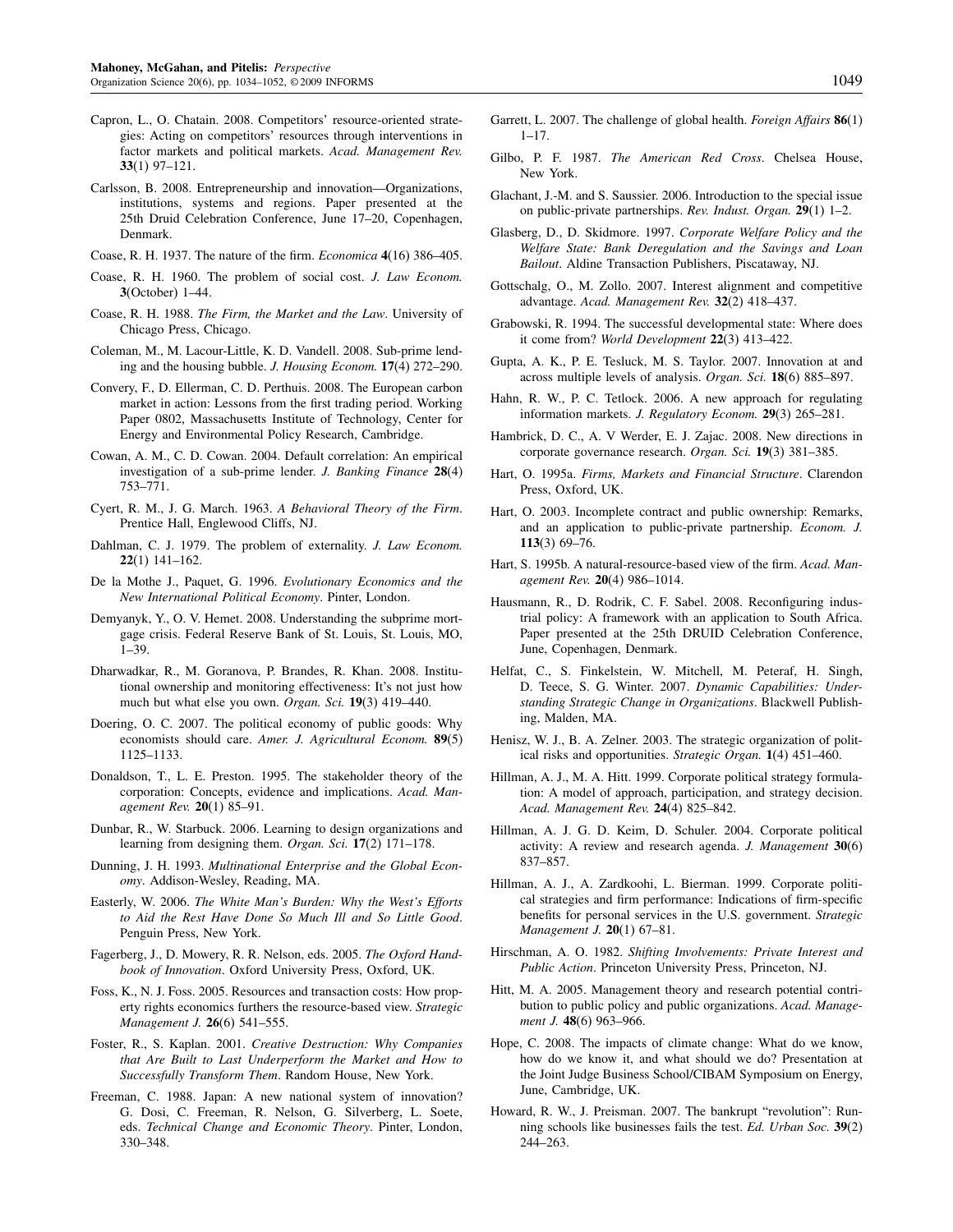- Huet, F., S. Saussier. 2003. Contractual arrangements and the provision of public interest services: A transaction cost analysis. Eur. Bus. Organ. Law Rev. 4 403–427.
- International Journal of Industrial Organization. 2008. [Special issue on public-private partnerships] 26(2).
- Jacobides, M. G. 2008. Financial meltdown, global recession, and academic failings: Why we should have known better and why we need to understand industry architectures. Working paper, London Business School, London.
- Jensen, M. 1983. Organization theory and methodology. Accounting Rev. 50(2) 319–339.
- Jorde, T. M., D. J. Teece 1990. Innovation and cooperation: Implications for competition and antitrust. J. Econom. Perspectives 4(3) 75–96.
- Just, R. E., S. Netanyahu, L. J. Olson. 2004. Depletion of natural resources, technological uncertainty, and the adoption of technological substitutes. Resource Energy Econom. 27(2) 91–108.
- Kaldor, N. 1972. The irrelevance of equilibrium economics. Econom. J. 82(328) 1237–1255.
- Kaplan, S., F. Murray. 2009. Entrepreneurship and the construction of value in biotechnology. Res. Sociol. Organ. Forthcoming.
- Kapur, D. 2002. The common pool dilemma of global public goods. World Development 30(3) 337–354.
- Kaul, I., I. Grunberg, M. A. Stern 1999. Global Public Goods: International Cooperation in the 21st Century. Oxford University Press, Oxford, UK.
- Kim, J., J. T. Mahoney. 2002. Resource-based and property rights perspectives on value creation: The case of oil field unitization. Managerial Decision Econom. 23(4) 225-245.
- Kim, J., J. T. Mahoney. 2005. Property rights theory, transaction costs theory, and agency theory: An organizational economics approach to strategic management. Managerial Decision Econom. 26(4) 223–242.
- Kindleberger, C. P. 1986. International public goods without international government. Amer. Econom. Rev. 76(1) 1–13.
- Klein, P., A. McGahan, J. Mahoney, C. Pitelis. 2009. The economic organization of public entrepreneurship. Working paper, University of Illinois at Urbana-Champaign, Champaign.
- Knott, A. M., H. E. Posen. 2005. Is failure good? Strategic Management J. 26(7) 617–641.
- Krueger, A. 1974. The political economy of the rent-seeking society. Amer. Econom. Rev. 64(3) 291–303.
- Krugman, P., A. Smith, eds. 1994. Empirical Studies of Strategic Trade Policy. National Bureau of Economic Research, University of Chicago Press, Chicago.
- Lazonick, W., M. O'Sullivan 1996. Organization, finance and international competition. *Indust. Corporate Change* 5(1) 1–49.
- Lee, A. I., J. Alm. 2004. The Clean Air Act amendments and firm investment in pollution abatement equipment. Land Econom. 80(3) 433–447.
- Lenox, M. J. 2006. The role of private decentralized institutions in sustaining industry self-regulation. Organ. Sci. 17(6) 677-690.
- Lev, B. 2003. Corporate earnings: Facts and fiction. J. Econom. Perspectives 17(2) 403–427.
- Libecap, G. D. 1989. Contracting for Property Rights. Cambridge University Press, Cambridge, UK.
- Lively, C. 1978. Pluralism and consensus. P. Birnbaum, G. Parry, J. Lively, eds. Democracy, Consensus and Social Contract. Sage Publications, London, 188–202.
- Lowenstein, R. 2000. When Genius Failed: The Rise and Fall of Long-Term Capital Management. Random House, New York.
- Lucas, R. E. 1988. On the mechanics of economic development. J. Monetary Econom. 22(1) 3–42.
- Luger, S. 2000. Corporate Power, American Democracy, and the Automobile Industry. Cambridge University Press, New York.
- Lundvall, B., ed. 1992. National Systems of Innovation: Towards a Theory of Innovation and Interactive Learning. Pinter, London.
- Lundvall, B. 2007. National innovation systems-Analytical concept and development tool. Indust. Innovation 14(1) 95–119.
- Mahoney, J. T. 2005. Economic Foundations of Strategy. Sage, Thousand Oaks, CA.
- Mahoney, J. T., A. M. McGahan. 2007. The field of strategic management within the evolving science of strategic organization. Strategic Organ. 5(1) 79-99.
- Maritan, C. A., R. E. Florence. 2008. Political activity as strategic factor market competition. Paper presented at Strategic Management Society Conference, October, Cologne, Germany.
- Martimort, D., J. Pouyet. 2008. To build or not to build: Normative and positive theories of public-private partnerships. Internat. J. Indust. Organ. 26(2) 393–411.
- Mayer, K. J., N. S. Argyres. 2004. Learning to contract: Evidence from the personal computer industry. Organ. Sci. 15(4) 394–410.
- McDonald, D. C., ed. 1990. Private Prisons and the Public Interest. Rutgers University Press, New Brunswick, NJ.
- McGahan, A. M. 2007a. The limitations of the limited-liability, publicly traded corporation. Working paper, University of Toronto, **Toronto**
- McGahan, A. M. 2007b. Academic research that matters to managers: On zebras, dogs, lemmings, hammers, and turnips. Acad. Management J. 50 748–753.
- McGahan, A. 2009. The end of oil. Rotman Magazine (Winter): 23–27.
- McGahan, A. M., M. E. Porter. 2003. The emergence and sustainability of abnormal profits. Strategic Organ. 1(1) 79–108.
- McLean, B., P. Elkind. 2003. Smartest Guys in the Room: The Amazing Rise and Scandalous Fall of Enron. Penguin Books, New York.
- Mishan, E. 1982. Introduction to Political Economy. Hutchinson, London.
- Moran, P., S. Ghoshal. 1999. Markets, firms, and the process of economic development. Acad. Management Rev. 24(3) 390–412.
- Morris, J. C. 2007. Government and market pathologies of privatization: The case of prison privatization. Politics Policy 35(2) 318–341.
- Mueller, D. C. 2003. Public Choice. Cambridge University Press, Cambridge, UK.
- Mueller, D. C. 2006. Corporate governance and economic performance. Internat. Rev. Appl. Econom. 20(5) 623-643.
- Muraskin, H. 2006. Revolution in International Health? Origins of the Bill and Melinda Gates Children's Vaccine Program and the Birth of a Global Alliance. University of Rochester Press, Rochester, NY.
- Murray, F., S. O'Mahony. 2007. Exploring the foundations of cumulative innovation: Implications for organization science. Organ. Sci. 18(6) 1008–1021.
- Nelson, R. R., ed. 1993. National Innovation Systems: A Comparative Analysis. Oxford University Press, New York.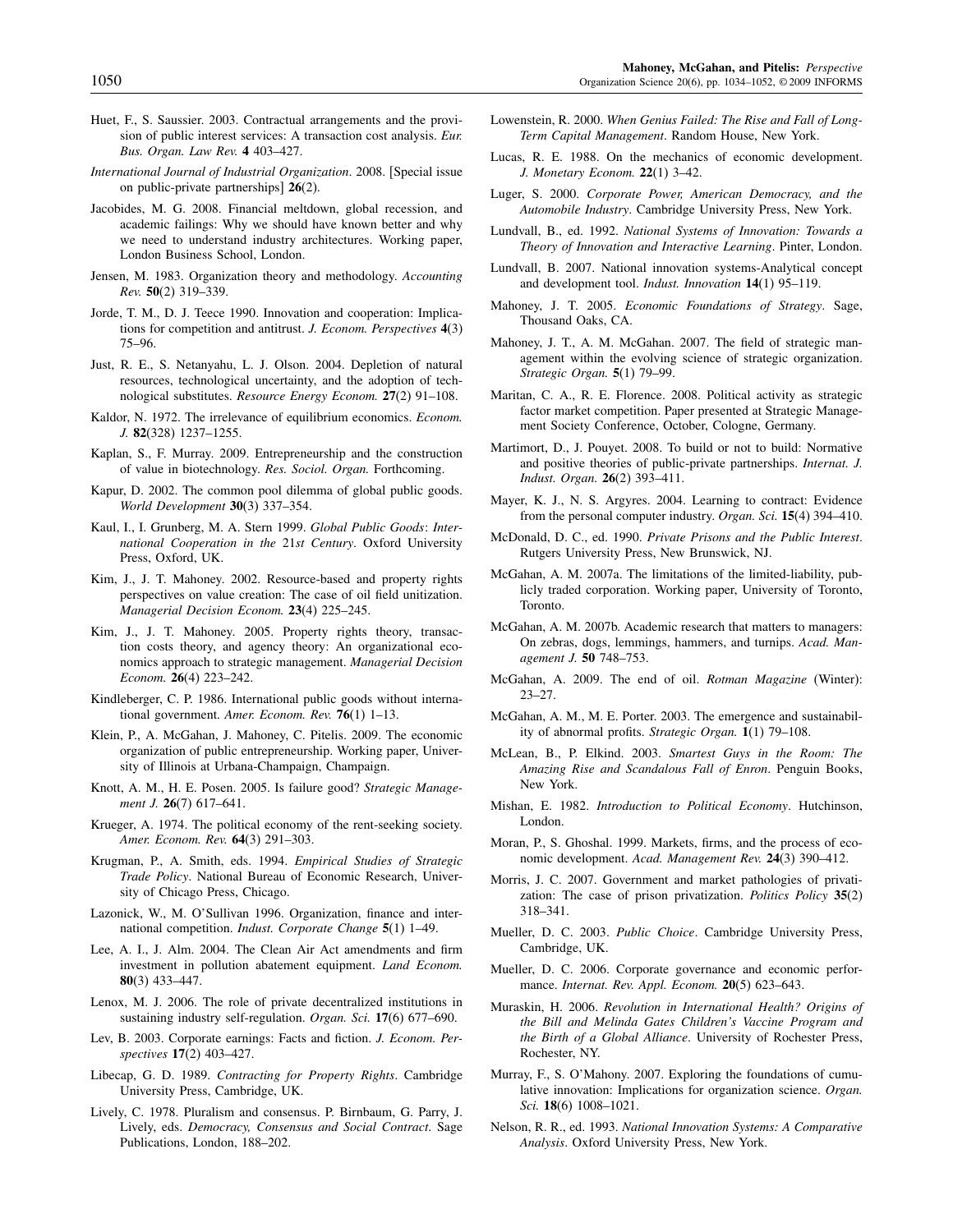- Nelson, R. R. 2007. The changing institutional requirements for technological and economic catch up. Internat. J. Tech. Learn., Innovation Development  $1(1)$  4-12.
- Nelson, R. R., S. G. Winter. 1982. An Evolutionary Theory of Economic Change. Belknap/Harvard University Press, Cambridge, MA.
- Nelson, R. R., S. G. Winter. 2002. Evolutionary theorizing in economics. J. Econom. Perspectives 16(2) 23–46.
- Nickerson, J. A., T. Zenger. 2006. A knowledge—based theory of the firm—A problem-solving approach. Organ. Sci. 15(6) 617–632.
- North, D. C. 1981. Structure and Change in Economic History. Norton, New York.
- North, D. C. 1990. Institutions, Institutional Change, and Economic Performance. Cambridge University Press, Cambridge, UK.
- North, D. C. 1991. Institutions. J. Econom. Perspectives  $5(1)$  97-112.
- North, D. C. 2005. Understanding the Process of Economic Change. Princeton University Press, Princeton, NJ.
- Oliver, C., I. Holzinger. 2008. The effectiveness of strategic political management: A dynamic capabilities framework. Acad. Management Rev. 33(2) 496-520.
- Olson, M. 1971. The Logic of Collective Action. Harvard University Press, Cambridge, MA.
- Ostrom, E. 1990. Governing the Commons: The Evolution of Institutional Forms of Collective Action. Cambridge University Press, Cambridge, UK.
- Ouchi, W. G. 2006. Power to the Principals: Decentralization in three large school districts. Organ. Sci. 17(2) 298-307.
- Ouchi, W. G., R. Riordan, L. Lingle, L. Porter. 2005. Making public schools work: Management reform as the key. Acad. Management Rev. 48(6) 929-940.
- Penrose, E. T. 1959. The Theory of the Growth of the Firm. Oxford University Press, Oxford, UK.
- Peteraf, M. 1993. The cornerstone of competitive advantage. Strategic Management J. 14(3) 179–191.
- Pitelis, C. N. 2004. (Corporate) governance, (shareholder) value and (sustainable) economic performance. Corporate Governance: An Internat. Rev. 12(2) 210–223.
- Pitelis, C. 2007a. A behavioral resource-based view of the firm—The synergy of Cyert and March (1963) and Penrose (1959). Organ. Sci. **18**(3) 478-490.
- Pitelis, C. 2007b. European industrial and competition policy: Perspectives, trends and a new approach. Policy Stud. 28(4) 365–381.
- Pitelis, C. N. 2009. The sustainable competitive advantage and catching-up of nations: FDI, clusters, and the liability (asset) of smallness? Management Internat. Rev. 49(1) 95-120.
- Porter, M. E. 1990. The Competitive Advantage of Nations. Free Press, Boston.
- Porter, M. E. 1998. Clusters and the new economics of competition. Harvard Bus. Rev. 76(6) 77–90.
- Posner, R. A. 1974. Theories of economic regulation. Bell J. Econom. 5(2) 335–358.
- Post, J. E., L. E. Preston, S. Sachs. 2002. Redefining the Corporation: Stakeholder Management and Organizational Wealth. Stanford Business Books, Stanford, CA.
- Putnam, R. D. 1993. Making Democracy Work—Civic Traditions in Modern Italy. Princeton University Press, Princeton, NJ.
- Ramamurti, R. 2004. Developing countries and MNEs: Extending and enriching the research agenda. J. Internat. Bus. Stud. 35(4) 277–283.
- Rangan, S., R. Samii, L. Van Wassenhove. 2006. Constructive partnerships: When alliances between private firms and public actors can enable creative strategies. Acad. Management Rev. 31(3) 738–751.
- Richardson, G. 1972. The organisation of industry. Econom. J. 82(326) 883–896.
- Robbins, L. 1935. An Essay on the Nature and Significance of Economic Science. Macmillan, London.
- Rodrik, D. 2004. Industrial policy for the twenty-first century. CEPR Discussion Paper 4767, Centre for Economic Policy Research, London.
- Romer, P. M. 1986. Increasing returns and long-run growth. J. Political Econom. 94(5) 1002–1037.
- Rosenberg, N., L. Birdzell 1986. How the West Grew Rich. I. B. Tauris, London.
- Rothaermel, F. T, A. M. Hess. 2007. Building dynamic capabilities: Innovation driven by individual-, firm- and network-level effects. Organ. Sci. 18(6) 898–921.
- Scherer, F. M., D. Ross 1990. Industrial Market Structure and Economic Performance. Houghton Mifflin, Boston.
- Schuler, D. A., K. Rehbein, R. D. Cramer. 2002. Pursuing strategic advantage through political means: A multivariate approach. Acad. Management J. 45(4) 659–672.
- Schumpeter, J. A. 1934. The Theory of Economic Development. Harvard University Press, Cambridge, MA.
- Schumpeter, J. A. 1942. Capitalism, Socialism and Democracy. Harper & Row, New York.
- Sen, A. K. 1970. Collective Choice and Social Welfare. Holden Day, San Francisco.
- Shapiro, H., L. Taylor. 1990. The state and industrial strategy. World Development 18(6) 861–878.
- Shepsle, K., B. Weingast 1981. Structure-induced equilibrium and legislative choice. Public Choice 37(3) 503–519.
- Simon, H. A. 1976. Administrative Behavior, 3rd ed. Macmillan, New York.
- Simon, H. A. 1995. Organizations and markets. J. Public Administration Res. Theory 5(3) 273–295.
- Singer, P. W. 2003. Corporate Warriors: The Rise of the Privatized Military Industry. Cornell University Press, Ithaca, NY.
- Smith, A. 1776. An Inquiry into the Nature and Causes of the Wealth of Nations. Random House, New York.
- Smith, W. K., Tushman, M. L. 2005. Managing strategic contradictions: A top management model for managing innovation streams. Organ. Sci. 16(5) 522-536.
- Song, M., R. J. Calantone, C. A. Di Benedetto. 2002. Competitive forces and strategic choice decisions: An experimental investigation in the United States and Japan. Strategic Management J. 23(10) 969–978.
- Spulber, D. F. 1989. Regulation and Markets. MIT Press, Cambridge, MA.
- Squires, S. E., C. J. Smith, L. McDougal, W. R. Yeack. 2003. Inside Arthur Andersen: Shifting Values, Unexpected Consequences. Prentice Hall, Upper Saddle River, NJ.
- Stern, N. 2008. The economics of climate change. Amer. Econom. Rev. 98(2) 1–37.
- Stern, G. H., R. J. Feldman. 2004. Too Big to Fail: The Hazards of Bank Bailouts. Brookings Institution Press, Washington, DC.